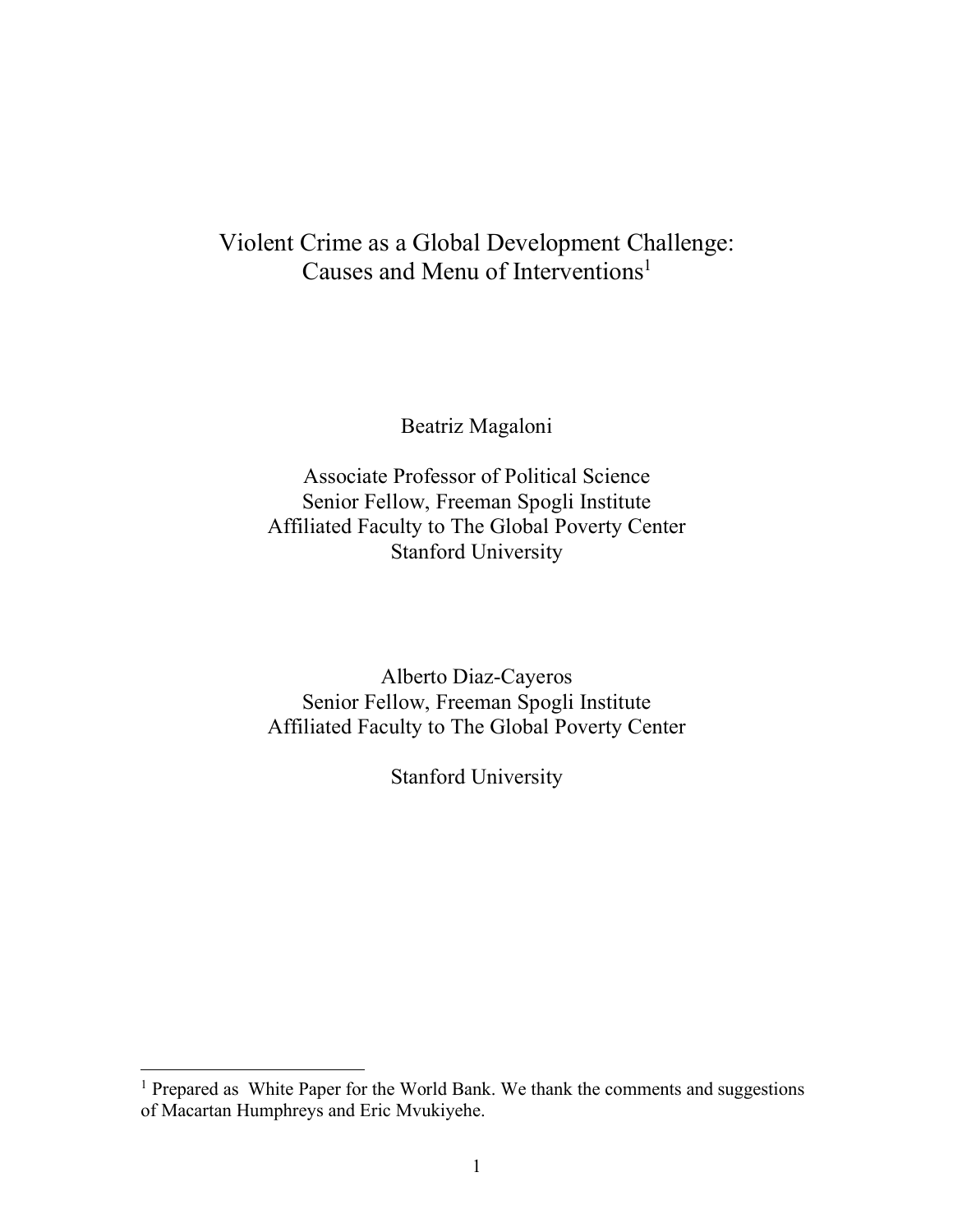# 1 Introduction

Violent crime constitutes one of the most important public policy problems of our times. Nine out of ten violent deaths in the world are intentional homicides occurring outside civil war settings.2 This reflection paper reviews the theory and evidence on violent crime. For convenience purposes, we divide the literature highlighting a variety of theoretical approaches that stress different drivers of violent crime. Each of these theories, in turn, suggests different interventions to reduce criminal violence.

After reviewing the crime drivers, the paper presents a menu of interventions, many of which have been shown to reduce violent crime in the US and other developed countries. Fewer interventions have been evaluated in developing world settings. The paper concludes reflecting on how to take existing knowledge from experiences in rich countries to contexts characterized by much greater institutional fragility.

# 2. The global challenge of criminal violence

Drawing of the Global Burden of Disease  $(GBD)$ ,<sup>3</sup> we can highlight three global trends in the incidence of intentional homicides worldwide:

1) Deadly violence has significantly decreased in Africa during the last two decades because many of its civil wars came to an end. Nonetheless, lethal violence related to crime is an emerging public policy problem in the region, $4$  and these challenges will likely increase with rapid urbanization.

2) Latin America and the Caribbean is the most violent region of the world, home to 8 of the 10 most murderous countries and 43 of the 50 most dangerous cities.<sup>56</sup> Moreover, Latin America and the Caribbean is the region of the world where a largest proportion of homicides are carried out with firearms.

<sup>&</sup>lt;sup>2</sup> Data from the Geneva Declaration of Armed Violence and Development, based on the Global Burden of Armed Violence reports, released in 2008, 2011, and 2015 (http://www.genevadeclaration.org/the-genevadeclaration/what-is-the-declaration.html)

 $3$  GBD is a

<sup>4</sup> South Sudan, South Africa, Nigeria, Angola, Kenya, Namibia, Lesotho, Swaziland, Botswana, Tanzania, Somalia, Equatorial Guinea, Nigeria, Democratic Republic of Congo, and Rwanda are some of the African nations where criminal violence have become endemic.

<sup>5</sup> According to data for 2015 from the Mexican NGO *Consejo Ciudadano para la Seguridad Publica y la Justicia* (CCSP).

<sup>6</sup> With a few exceptions, Latin American and Caribbean countries are experiencing murder rates the World Health Organization (WHO) classifies as "epidemic," and a variety of countries and cities have homicide rates equivalent to "conflict" levels. According to the WHO, homicide rates above 40 per 100,000 are equivalent to "conflict levels;" murder rates above 10 and below 40 are considered as "crime epidemics."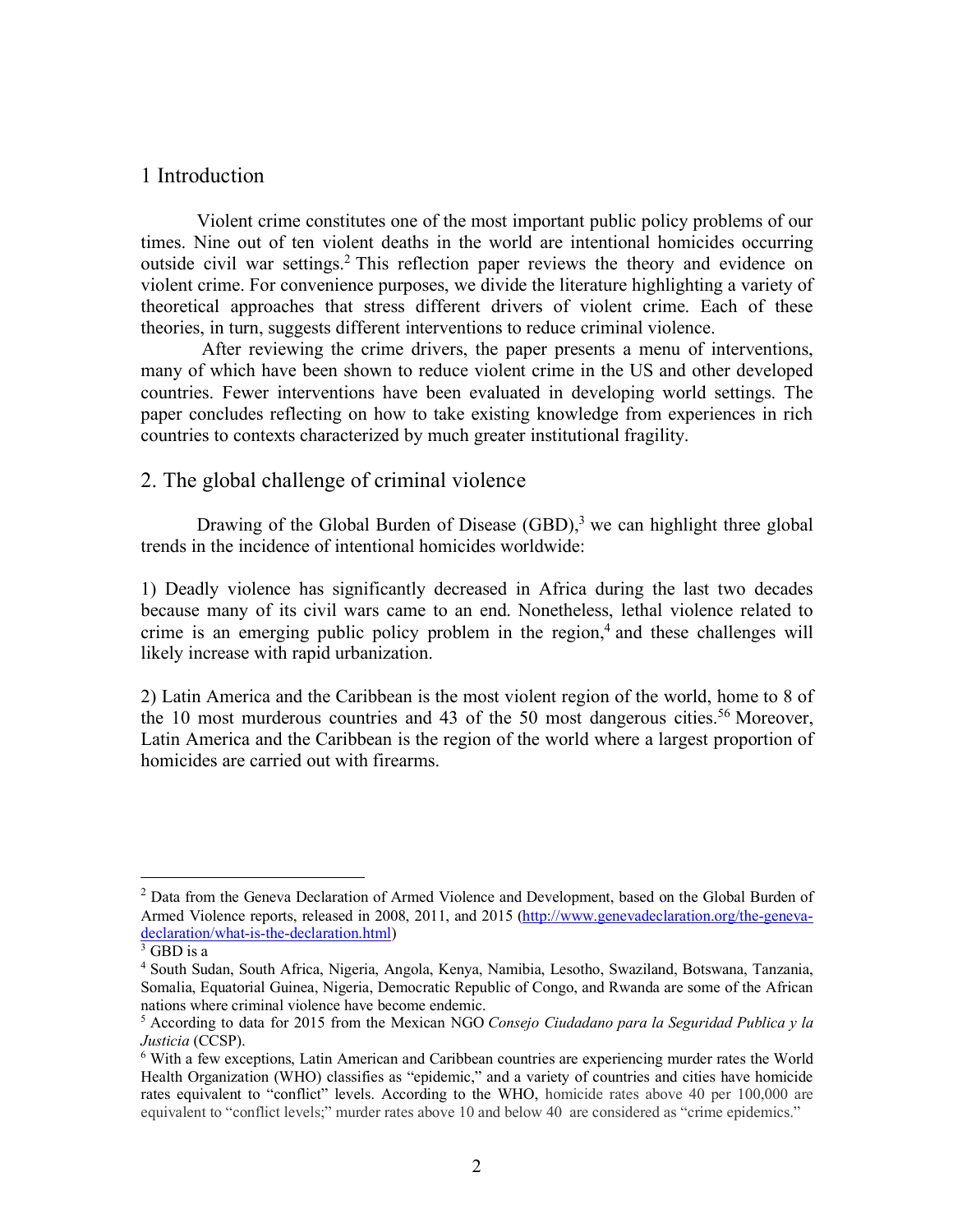3) Asia stands out as a relatively peaceful region, with the lowest homicide rates and shares of murders committed with firearms. . 7

There are some important differences between the incidence of crime-related and civil war violence. Poorer countries are more likely to experience civil war (Collier, 2000; Fearon and Laitin, 2003; Blattman and Miguel, 2010). In contrast, in the case of violent crime and murder, middle-income countries appear to be at higher risk.

Unlike civil war violence, that primarily affects areas the state finds hard to reach –including jungles or mountainous terrains (Fearon and Laitin, 2003) as well as areas rich in natural resources (Collier and Hoeffler, 1998, 2000), criminal violence disproportionately affects cities. This form of violence is propelled by the economic value of potential targets, and with added economic activity and trade, cities have more prominent targets than rural villages.

In terms of who is most affected by homicides worldwide, women are far less likely to be murdered than men. This does not imply that violence against women is unimportant. Most female violent deaths occur to young girls ages 1 to 14. Intra-family and sexual violence are important drivers of everyday violence against women (Fearon and Hoeffle, 2014). However, worldwide, young men become particularly vulnerable to victimization starting at 15 years old, and this risk only declines gradually past 44 years old (Magaloni and Diaz-Cayeros, 2017).

Adult criminals start delinquent behavior during adolescence, intensifying in the middle teen years and reducing thereafter (Moffitt, 1990, 1997; Caspi, & Moffitt, 1995). Moreover, it seems that violent criminal behavior typically starts with relatively minor offenses. These actions later escalate in frequency, severity, and variety (Loeber et al., 1998; Tolan et. Al, 2003).

These three features together imply that young men in countries with intermediate levels of development living in urban settings should be at the center of crime and violence prevention strategies. Women and children, as well as rural dwellers might also experience criminal violence, but policies addressing their protection might need to be different from those targeted towards young men.

### 3. Crime drivers

There is a vast literature on criminality. We review in this section the theories and drivers of violent crime.

#### *3.1. Economic causes of crime*

The focus on economic factors builds on the rational choice perspective wherein criminals respond to economic incentives (Becker 1968; Stigler 1970). According to this theories, propensity to engage in crime for an individual increase as his or her opportunity cost of engaging in legal opportunities reduces, therefore increasing the attractiveness of criminal behavior. Some of the economic factors scholars have argued

 <sup>7</sup> There are exceptions, including Papua New Guinea, Mongolia, Bangladesh, Malaysia, and Thailand, where the incidence of violent crime is considerable.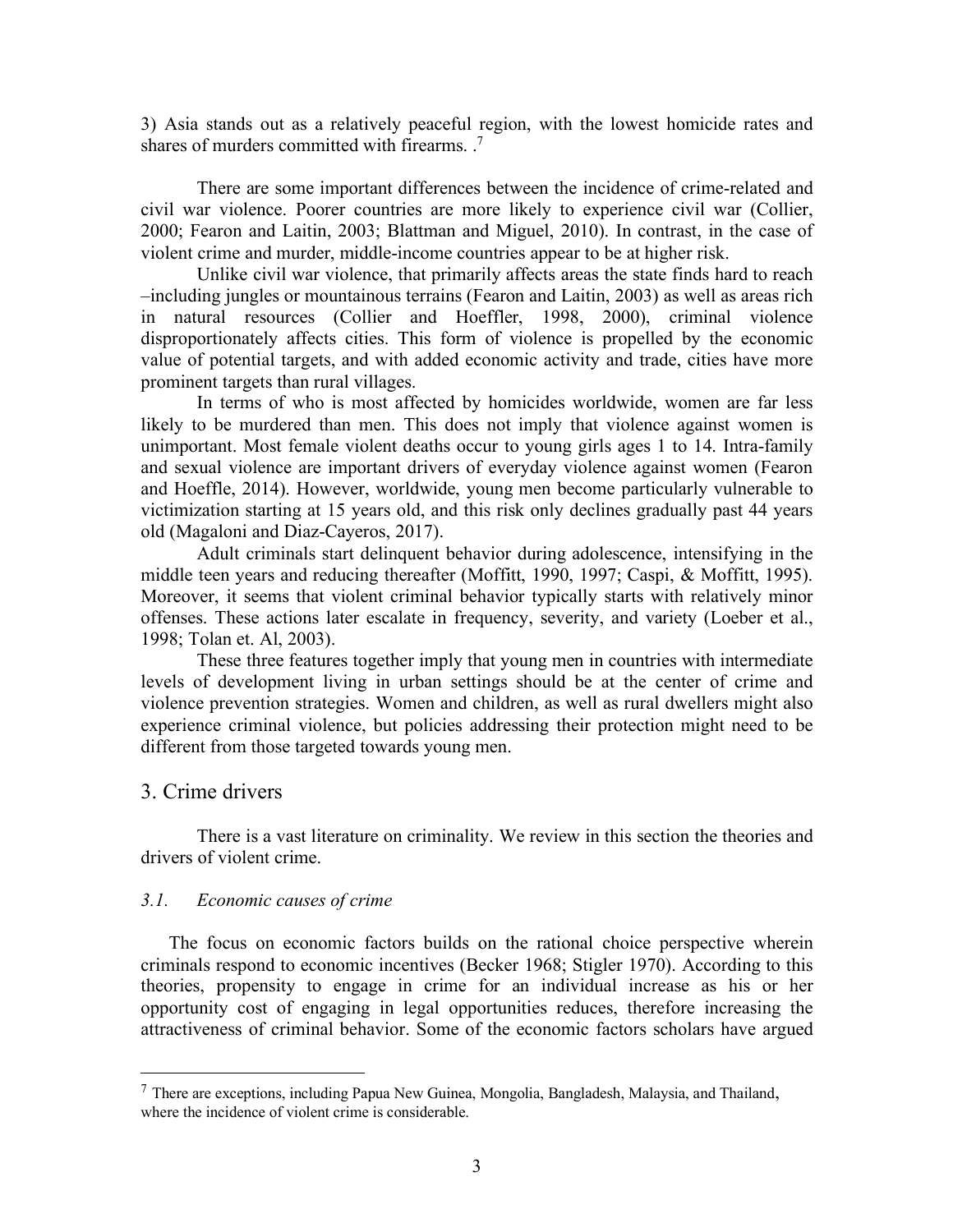that predict crime are poverty, lack of economic growth, youth unemployment and lack of education. These factors fuel crime because they decrease the financial benefits potential perpetrators can expect from available legal opportunities.

Across countries, the relationship between poverty and violent crime is probably U-shaped, suggesting that the process of development might be criminogenic. Soares (2004) warns us, however, that the apparent positive relationship between development and murder rates might result from under-reporting in poor countries and those countries with deficient rule of law institutions.<sup>8</sup>

Empirically, economic growth seems to predict robbery and theft better than homicides (Fainzylber, Lederman, and Loyza, 2002a, 2002b). Unemployment rates do not correlate well with homicides (Levitt, 2004; Raphael and Winter-Ebmer, 2001).

Income inequality appears to be strongly associated both with high crime and murder (Fainzylber, Lederman, and Loyza, 2002a, 2002b; Kelly, 2000; Soares, 2004). However, some scholars find little support for this relationship (Neumayer, 2005; Bourguignon; 2001; Brush, 2007; Pridemore, 2011).

The problem of invoking inequality as a cause of violent crime is that it seems to correlate with violence across countries but it does not correlate with violence over time *within* countries (Bush, 2007). Possibly the real cause of violence is not inequality per se, but some stable features about unequal societies, including a lack of state presence and police in poor neighborhoods, where citizens are often abandoned to a state of anarchy (Pinker, 2012).

An important implication of the stylized association between inequality and violent crime is to highlight the role of opportunities for disadvantaged youth as a critical element in prevention programs. Another implication relates to uneven state presence in wealthy and poor communities, as we further elaborate below.

### *3. 2. Socio-psychological factors*

 $\overline{a}$ 

At the individual level, a combination of biological factors,<sup>9</sup> pre- and peri-natal conditions, adverse child rearing conditions, and hostile social environments set individuals into different criminal trajectories.

The most commonly reported risk factors that predict youth crime include childhood antisocial behavior; low self-control (impulsiveness, hyperactivity, a poor ability to plan ahead, etc.); low levels of parental supervision; harsh and inconsistent discipline; child maltreatment (abuse and neglect); offending by parents and siblings and parental conflict; drugs addiction and alcoholism among the parents; large family size; and weak parental and school attachment (Farrington, 2002; Homel, 2005).

<sup>8</sup> Although the Global Burden of Disease data might help overcome some of these problems, we share Soares' (2004) cautiousness regarding the possibility to derive solid conclusions about the income correlates of crime at a global scale.

<sup>9</sup> There is increased evidence demonstrating a link between brain impairment and crime; this link may be explained by a reduction in impulse control, impaired ability to learn consequences of actions, and depressed feelings of empathy for potential victims (Glenn et al. 2009). A promising line of research further demonstrates that abnormal brain function is shaped in part by social environment and malnutrition. Other factors include in utero drug or alcohol use (Streissguth et al. 2004), abuse in early childhood (Perry et al. 1995), and exposure to lead (Canfield et al. 2003). Maternal malnutrition has also been associated with later antisocial behavior on the part of the child (Liu et al, 2004).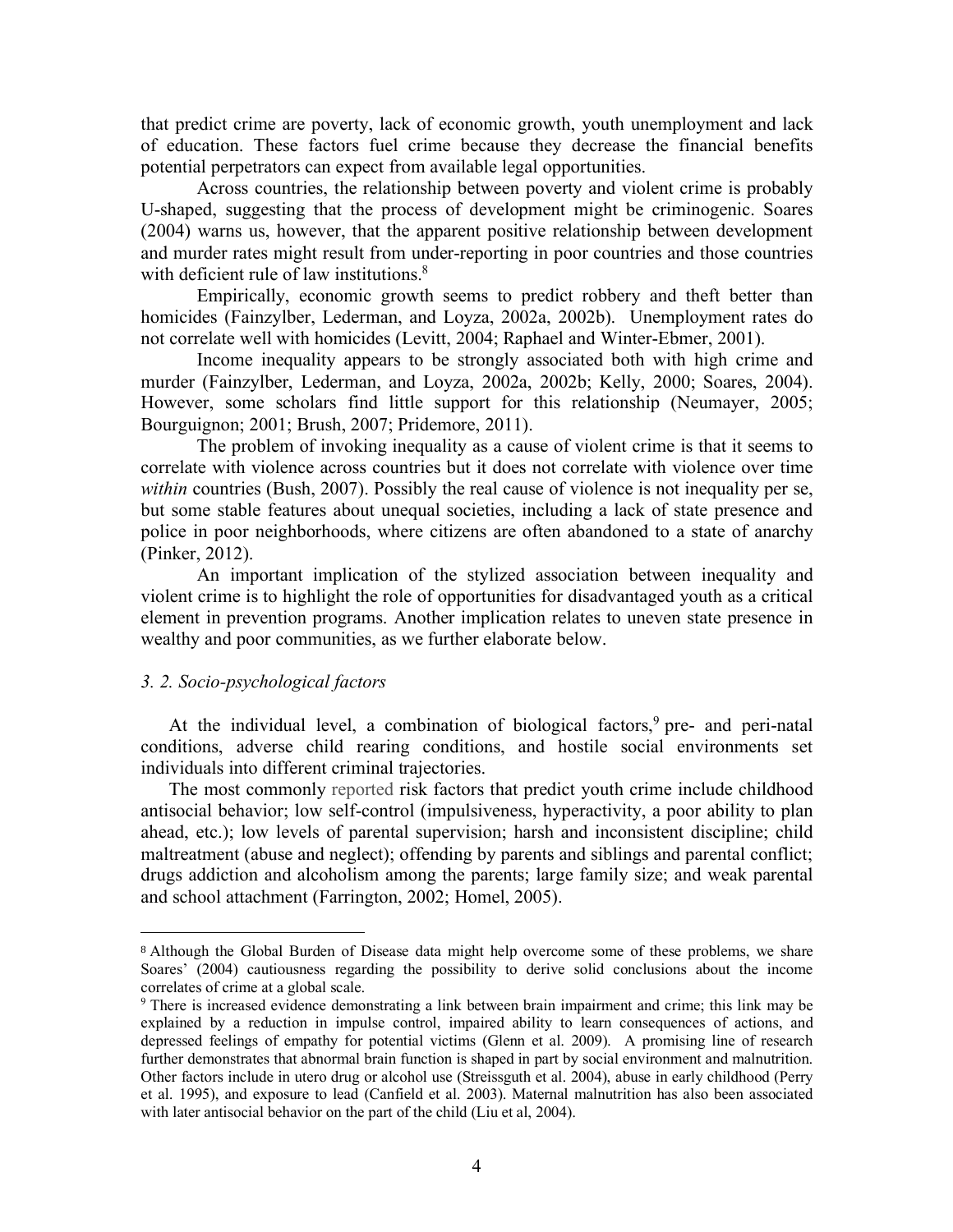The scholarly literature suggests that the number of births to broken homes under disadvantaged socioeconomic conditions rather than cohort size is relevant to explain crime.<sup>10</sup> This is the logic behind Donohue and Levitt  $(2001)$ , who argue that the legalization of abortion in the United States was one of the main reasons behind the reduction in crime rates observed in the 1990s.

A similar argument has been applied to understand the crime epidemic in Brazil. Hartung (2006), for example, argues that the increase in crime rates starting in the end of the twentieth century was the result of reductions in child mortality rates in the low socioeconomic strata twenty years beforehand.<sup>11</sup>

In terms of interventions to control crime, psychological theories of crime suggest that desistance from crime activity requires both personal change (reasons to change attitudes, values, and self-control) and support for change within the family, the school and the community (promotion of positive social ties). Attachment to school, mentors and positive peer influence may provide troubled youth with a link to mainstream beliefs and values, and with opportunities to participate in supportive social activities.

#### *3.3. Community factors*

 $\overline{a}$ 

A striking regularity of violent crime is its high concentration in certain neighborhoods. Sociological theories of crime have argued that the concentration of crime in certain neighborhoods as well as its persistence suggests "places" rather than "kinds of people" breed crime (Shaw and McKay, 1942).

Sociologists noted the co-occurrence of crime and other social ills, including family disruption, weak social ties, ethnic heterogeneity, and high residential turnover. These social pathologies produce little formal control and lack of social cohesion, making these communities more vulnerable to crime (Sampson, 1986).

Other aspects of the urban environment such graffiti, vacant lots, garbage, prostitution, alcohol and drug consumption, street fights, and a tendency to engage with neighborhoods violently are seen as consequences of social disorganization. The theoretical proposition is that social disorder and decay generate fear and weak communities, and create an environment that is likely to encourage crime (Sampson, 1986).

Although not sufficiently underscored by social disorganization theory, it is important to emphasize that the roots of many of these social pathologies must be found in broader patterns of interaction with the state, including the police, courts, schools, health providers, and social welfare programs.

<sup>&</sup>lt;sup>11</sup> Pinker (2011) forcefully argues against these arguments. In his view, the proportion of unwanted births might even have increased with legalization of abortion in the US, as couples may have treated abortion as a backup method of birth control and may have engaged in more unprotected sex. This may help explain why the proportion of children born to women in the most vulnerable categories –poor, single, teenage, and African American – did not decrease in the years since 1973. Moreover, studies that pit the effects of parenting against the effects of children's peer environment, holding genes constant, demonstrate that the peer environment almost always wins (Pinker, 2011: p. 121; Wright and Beaver 2005).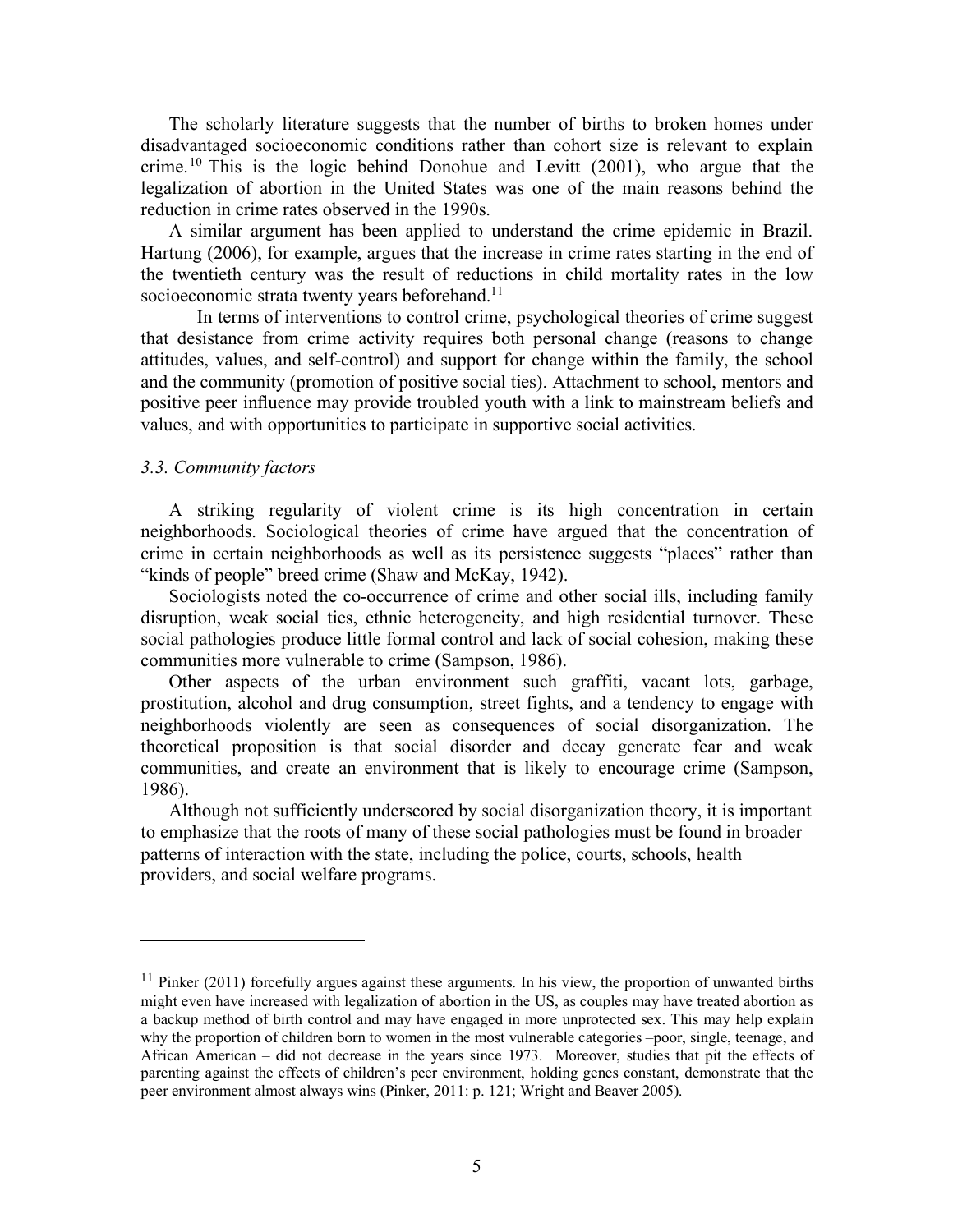The absence of the state is what often leads to the development of social pathologies, including a culture of violence. When the state fails to provide a legitimate system of legal retribution, taking justice on one's hands is a common option (Black 1983). Perceptions that the police and courts are illegitimate, unresponsive, and ill equipped to ensure public safety likely incline individuals toward violence simply because they feel they cannot rely upon formal systems of justice to solve disputes. 12

Moreover, when the state fails to provide a legitimate and effective system of legal retribution, violence can easily become 'contagious', where a desire for revenge and anger constitute sources in its transmission (Pinker, 2011). Studies of American street violence have found that young men endorse a "code of honor" based on the belief that one must cultivate a reputation for willingness to defend oneself against aggressions. Walking away from a fight displays weakness to others, which may increase the risk of future victimization.

A recent epidemiological analysis of a network of almost 140 thousand individuals in Chicago, Illinois, determined that social contagion was responsible for 63.1% of the more than 11 thousand gunshot violence episodes that occurred between 2006 and 2014 (Green et al.,  $2017$ ).  $13$ 

Lastly, criminologists have further proposed to explain crime as a socialization process (Sutherland, 1947; Burgess and Akers; Akers, 1998). 14 Experiments in psychology have supported the core theoretical propositions of behavioral learning theories – that human behavior even when focusing on deviant behavior such as cheating and aggression -- is responsive to learning principles such as modeling, reinforcement and punishment (Bandura et al. 1963).

The literature focuses on the role of gangs as the most important socializing space for criminal activities. Numerous studies conducted in developed countries have found that gang members share key risk factors, including violent victimization at home, poor parental supervision, substance abuse, poor educational or employment potential, interaction with delinquent peers, failure attaching to conventional social institutions, and high crime, poverty, and social disorganization in their neighborhoods (Howell and Egley, 2005).

Low education levels have been found to be one of the strongest correlates of gang membership in Medellín, Colombia (Baird, 2012) and Rio de Janeiro, Brazil (Carvalho and Soares, 2016). Souza e Silva and Urani (2006) analyzed panel data on youths (11-24 years of age) involved in drug trafficking gangs in Rio de Janeiro. Factors explaining entry into drug trafficking are economic burdens and lack of access to the labor market due to low levels of education – half of sample dropped out of school before entering high school. Besides money, their study found that youth enter and remain in drug trafficking activities to gain status and recognition, or to fulfill certain emotions –

<sup>&</sup>lt;sup>12</sup> These perceptions are what Kirk and Papachristos (2011) call a form of "cultural legal cynicism"

 $13$  Criminal retaliation linked to the sale and distribution of crack is a critical factor accounting for systemic increases in violence experienced in American cities between 1984 and 1991 (Rosenfeld 2000; Jacobs, 2000). Retaliation has also been proven to be an important mechanism of settling scores among youth gangs (Decker and Winkle, 1996; street level drug dealers and organized criminals (Arlachi, 1987).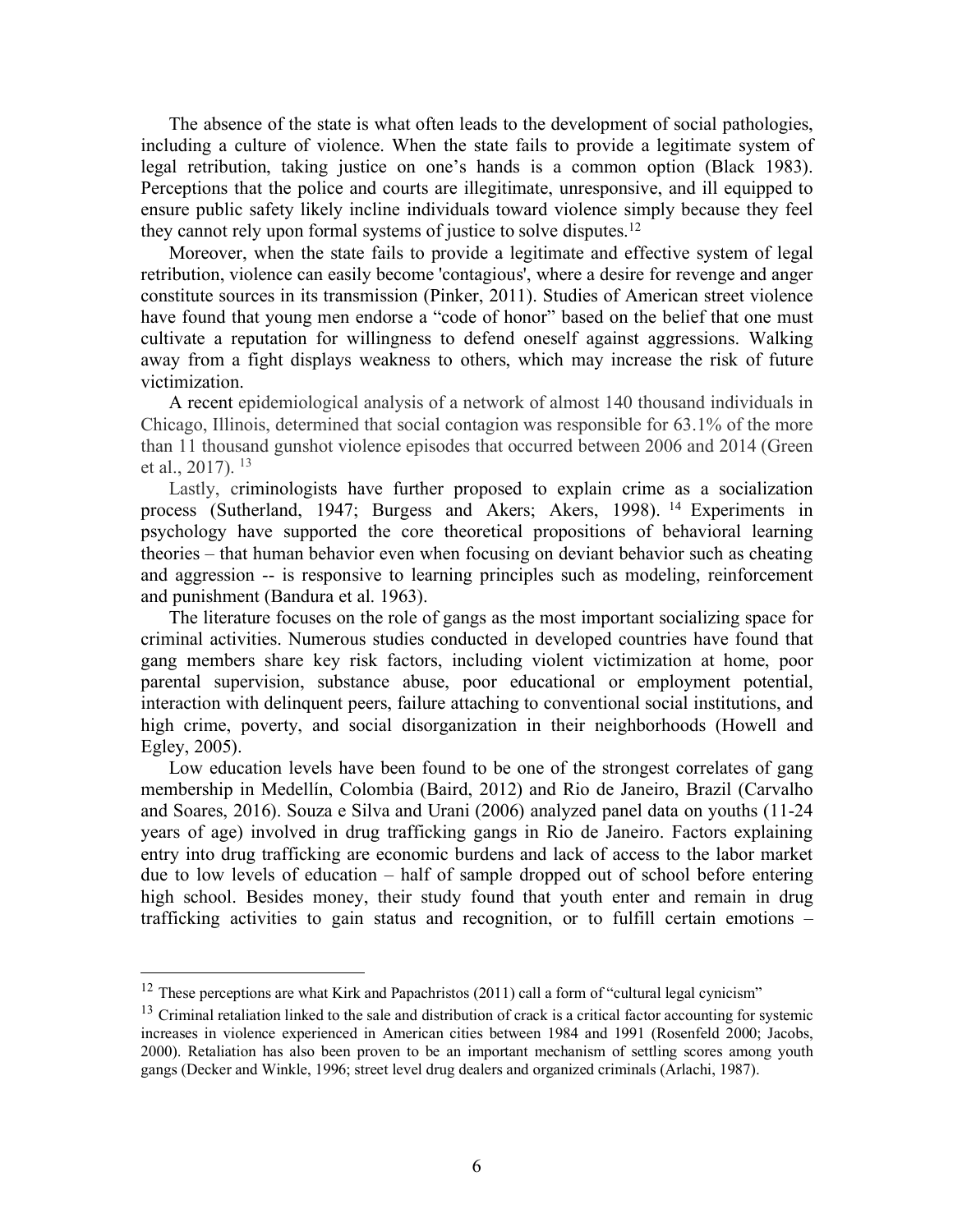adrenaline. Strong friendships with other members of the group are an important factor for permanence in this activity.

There are various implications of these theories related to how crime prevention polices should be designed. An important implication of the sociological theories is that crime-prevention interventions should target neighborhoods, not only individuals. Improvements to services (e.g., cleaning graffiti; adding additional lighting for public spaces; building schools and recreation areas; etc.) are argued to be important to combat social disorganization and empower the community. Moreover, crime prevention strategies should also aim at increasing the presence of the state and the legitimacy and acceptability its security institutions among the community.

Additionally, one of the most important policy implications of these theories is that violence prevention efforts that consider social contagion are better at preventing homicides that efforts based on demographics alone (for example age, sex, and neighborhood residence) (Green et al, 2017; Papachristos, 2011; Branas et al, 2017).<sup>15</sup> Murder prevention, that is, should focus on targeting those individuals that are interconnected by social violent networks and who are most likely to kill or be killed as a result of vendettas. Finally, crime prevention policies should focus on developing "protective" factors for youth not to join gangs and start on a trajectory of delinquency.

#### *3.4. The role of space and routine activity theory*

 $\overline{a}$ 

The spatial and temporal organization of society and the circulation of people and property affect patterns of crime, including its concentration in certain locations, its association with certain activities and its occurrence at certain times.

Rather than emphasizing the characteristics of offenders or community pathologies, routine activity theories concentrate upon the circumstances in which they carry out predatory criminal acts. Most criminal acts require convergence in space and time of likely *offenders*, *suitable targets* and the absence of *capable guardians* capable of preventing violations (Cohen and Felson, 1979).

One of the most important findings of this line of criminology research is that crime is highly concentrated in a small number of places during high-risk times.<sup>16</sup> Empirically, crime in US cities is concentrated on around 5% of the street corners that generate more than half of all criminal events (Sherman et al. 1989; Weisburd et al, 1992). The spatial concentration of violent crime holds on other areas of the world (see Mejia, Ortega, and Ortiz (2013). Moreover, violent crime is also perpetrated by a relatively small number of very risky people (Braga and Weisburg, 2015). Spelman and Eck (1989) examined several studies and estimated that 10 percent of offenders are involved in over 50 percent of crimes and 10 percent of places are the sites of about 60 percent of crimes.

Beyond observing clustering, Eck and Weisburd (1995) identified other concepts that illuminate the role of space in crime such as site features, including easy access, a lack of guardians, and the presence of valuable items. Moreover, taverns, schools, fastfood restaurants generate violence depending on who attends to them and how they are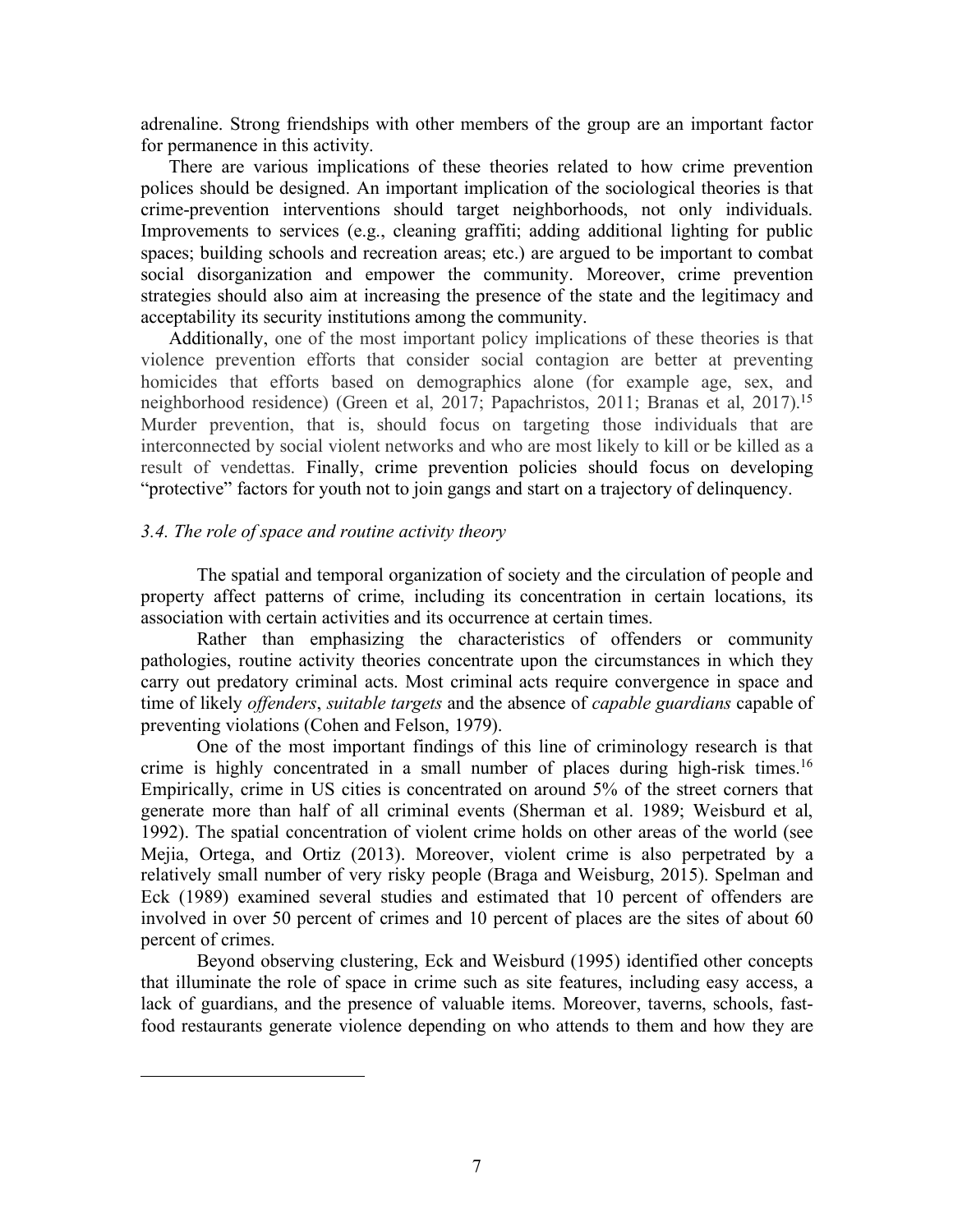managed. Crack houses and open-air drug markets are a major source of violence (Eck and Weinsburg, 2015).

As we will explore below, the observation that crime is geographically clustered in few street corners has inspired the "hot-spot" policing strategy, which has been the subject of many randomized impact evaluations.

#### *3.5. Drug-trafficking violence and organized crime*

It is impossible to leave aside drug trafficking and organized crime, which are major factors explaining the exorbitant murder rates in some countries of the world, including Honduras, Venezuela, Guatemala, Mexico, Brazil, and Colombia. Collier (2000) claims that the critical distinction between criminal violence and rebellion lie on a substantial divergence in the industrial organization of crime and insurgency, "the former organized at a small scale and the latter at a large scale" (p. 853). This is because the industrial organization of violent rebellion, according to him, is organized to predate against natural resources instead of household wealth.

However, when the potential profit of the illicit activity is extremely large, as is the case with international drug trafficking, criminals possess incentives to organize into large-scale organizations. <sup>17</sup> The capacity for violence of this type of industrial organization can equate or even surpass that of civil war.

Because of their constant stream of income, drug cartels can recruit thousands of young men and purchase powerful weapons to fight rival drug cartels and to confront the state. Drug-related violence mostly results from confrontations between drug trafficking organizations (DTOs) that violently dispute control of valuable territories because of their suitability to cultivate drugs. DTOs also fight for territorial control of drug trafficking routes (e.g., ports and border crossings, high-speed highways, airports, etc. (Calderón et al., 2015). DTOs can also turn violent against the state, engaging in terrorist-like activities to influence policy in their favor (Lessing, 2015).

Although much of the homicides result from cartel-on-cartel violence, DTOs can also turn violent vs. the general population, diversifying their portfolio of criminal behavior into extortion, human trafficking, sexual violence, kidnaping, and murder (Guerrero, 2011; Calderón et al., 2015).

Policies that prohibit the use, possession, production, and trafficking of illicit drugs necessarily enhance incentives for drug traffickers to bribe and co-opt the state. The adage "Plata o Plomo" (silver or lead) encapsulates this approach to doing business: a drug cartel or criminal group will force the state to cooperate by means of either a bribe or a bullet (Lessing, 2015). The resulting institutional equilibrium might be one where law enforcement agents can even end up serving as executioners of the mob (Grillo, 2012).18 This is another reason DTOs impose enormous challenges to the state by corrupting and weakening law enforcement and other state institutions. Reducing violence in these settings strongly depends on capacity to strengthen the state and purge it from corruption.

<sup>&</sup>lt;sup>17</sup> The U.S. State Department estimates that the American drug market is worth about \$60 billion a year, of which about half of the total, or \$30 billion, goes to Mexican drug cartels (Grillo, 2012).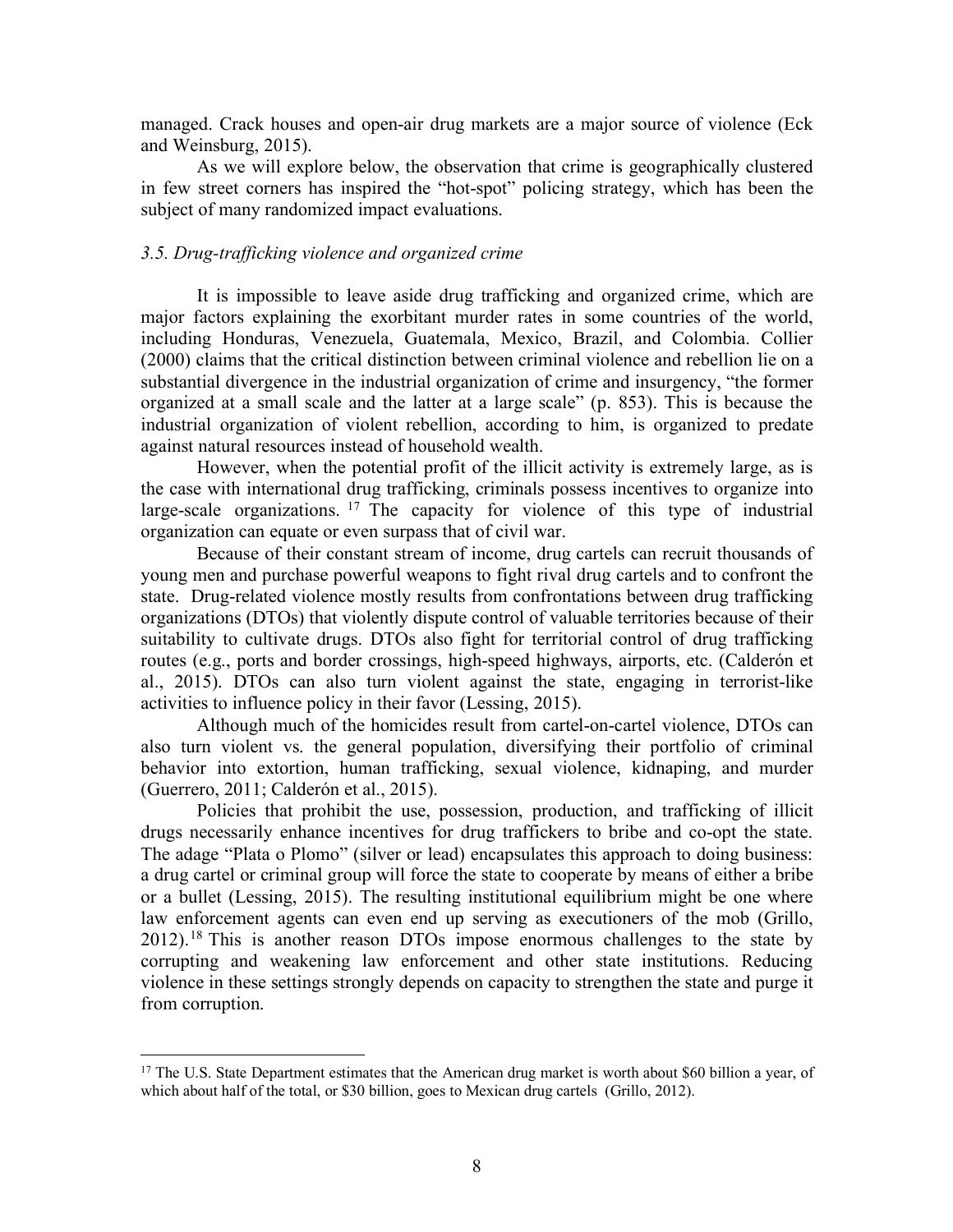### 4. Interventions

Below we discuss a menu of interventions. To simplify the exposition, we classify them according to whether they are predominantly preventive versus coercive.<sup>19</sup> Riskfocused prevention refers to the identification of risk factors for offending and the implementation of prevention strategies designed to counteract them (Murray and Farrington, 2009; Farrington, 2000). Risk-focused prevention strategies also aim at identifying key protective factors to integrate them in their models.

Coercive strategies emphasize arrest, punishment, and incarceration in order to isolate perpetrators. Coercive strategies most often involve the police, which play a combined role of prevention and repression. Coercive strategies also involve the criminal justice system more broadly. As we will see, the most successful strategies to prevent violent crime involve a combination of risk-focused prevention and coercion.

# 4.1 Risk-focused interventions

Risk-focused prevention programs can be targeted to the individual, family, school and community. At the individual level, risk-focused prevention projects focus on developing self-control and reasons to change. At the family level, projects mainly seek to develop healthy positive relationships with family members. At the school level, they encourage improved academic achievement and reduce the dropout, as well as disengagement from peers with anti-social attitudes and beliefs, including youth gangs. Finally, at the community level, programs seek to address the problem of social disorganization and to increase the presence of the state in marginalized communities.

• Early childhood and family interventions

Early childhood family interventions draw from the socio-physiological theories of crime that argue that early childhood experiences are critical. Typically, these interventions involve parent education and counseling programs that provide management training, functional family therapy, or more general advice and guidance to parents (Welsh, 2010).

Enthusiasm for early-childhood intervention came from projects evaluated through the use of Randomized Controlled Trials*.* Piqueiro and Diamond (2016) conducted a meta-analysis of randomized or well-controlled experimental studies of family-based crime prevention programs in the US. The mean effect size was 0.32 that translates into a decrease in offending from 50% in a control group to 34% in treatment group.

<sup>&</sup>lt;sup>19</sup> Another way to classify interventions is based on the type of prevention proposed. Primary prevention seeks to intervene on the population in general, secondary prevention is limited to at-risk groups, and tertiary prevention is aimed at individuals and groups who have been directly involved in acts of violence, whether as victims or perpetrators (Abt, 2016).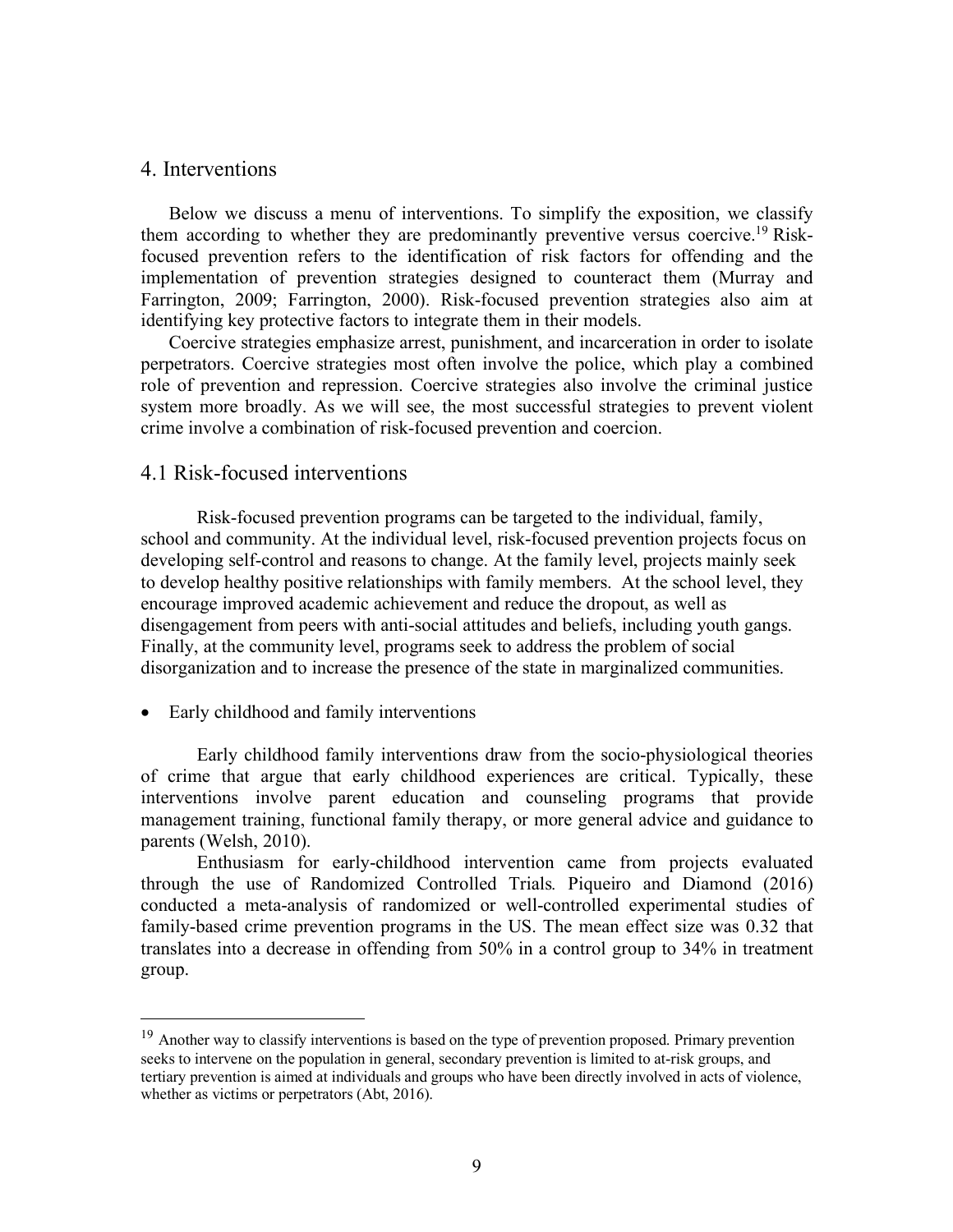In Latin America, there is also some evidence suggesting that improving direct parent-child interactions during the earliest years produces better life outcomes, including reduced violent behavior (Getler et al., 2014; Walker et al., 2011). A Randomized Control Trial (RCT) in Kingston, Jamaica, indicated that participants who received the psychosocial intervention reported less involvement in fights and in serious violent behavior compared to those who did not receive home visits.<sup>20</sup> They also displayed higher adult IQ and higher educational achievement, as well as fewer symptoms of depression and social inhibition (Walker et al., 2011).

One challenge that has long confronted early prevention policy is the matter of "scaling-up". When a program is expanded, there are problems that range from targeting a more heterogeneous population, to lack of availability of resources to meet the demands of a large-scale program, and the loss of program fidelity. In a meta-analysis of various studies conducted to evaluate the effectiveness of early-childhood development programs relative to other policies, including incarceration, Piqueiro et al., (2009) conclude that while there is robust empirical support for the attenuation of effects when early prevention trials are taken to scale, the literature demonstrates that "attenuation is never 100% nor uniform across outcomes."

### • Cognitive behavioral interventions

Drawing from psychological theories of crime that stress lack of self-control, impulsivity and anger as causes of criminal behavior, experimental evaluations suggest that there is an important role for cognitive-behavioral interventions that attempt to increase self-control and reduce youth propensity to respond to situations without thinking.

One of the most recent large-scale randomized control trials was conducted in Chicago. Becoming a Man (BAM) seeks to encourage low-income youth to think and reflect before reacting has shown powerful results. A first RCT conducted in 2009-10 had positive effects on schooling outcomes and reduced violent crime by 44%. A second RCT reduced overall arrests by 31% and a third one conducted in a Juvenile Detention Center in 2009-11 reduced return rates by 21% (Heller et al, 2017).

In a meta-analysis of 14 randomized experiments of the effects of cognitive behavioral therapy (CBT) on the recidivism of adult and juvenile offenders, Lipsey and Landenberger (2006) found that the most important factor related to the effects of CBT on recidivism was whether the intervention was carried out as part of a research and demonstration project. Research and demonstration projects were

more than four times more effective than the routine practice projects, for a reduction in recidivism rates of 49% versus 11%, a significant difference. Treatment effectiveness appeared to be mainly a function of the quality of the CBT provided.

 $^{20}$  Low-income children aged 9 to 24 months participated in a 2-year intervention. Study children were randomly assigned to one out of four groups: weakly nurse home visits to improve parent-child interactions and promote psychosocial stimulation; nutritional supplementation; both home visits and nutritional supplementation; and a control group. At the age of 22 years old, 105 of the study participants were assessed in terms of IQ, educational attainment, and behavior.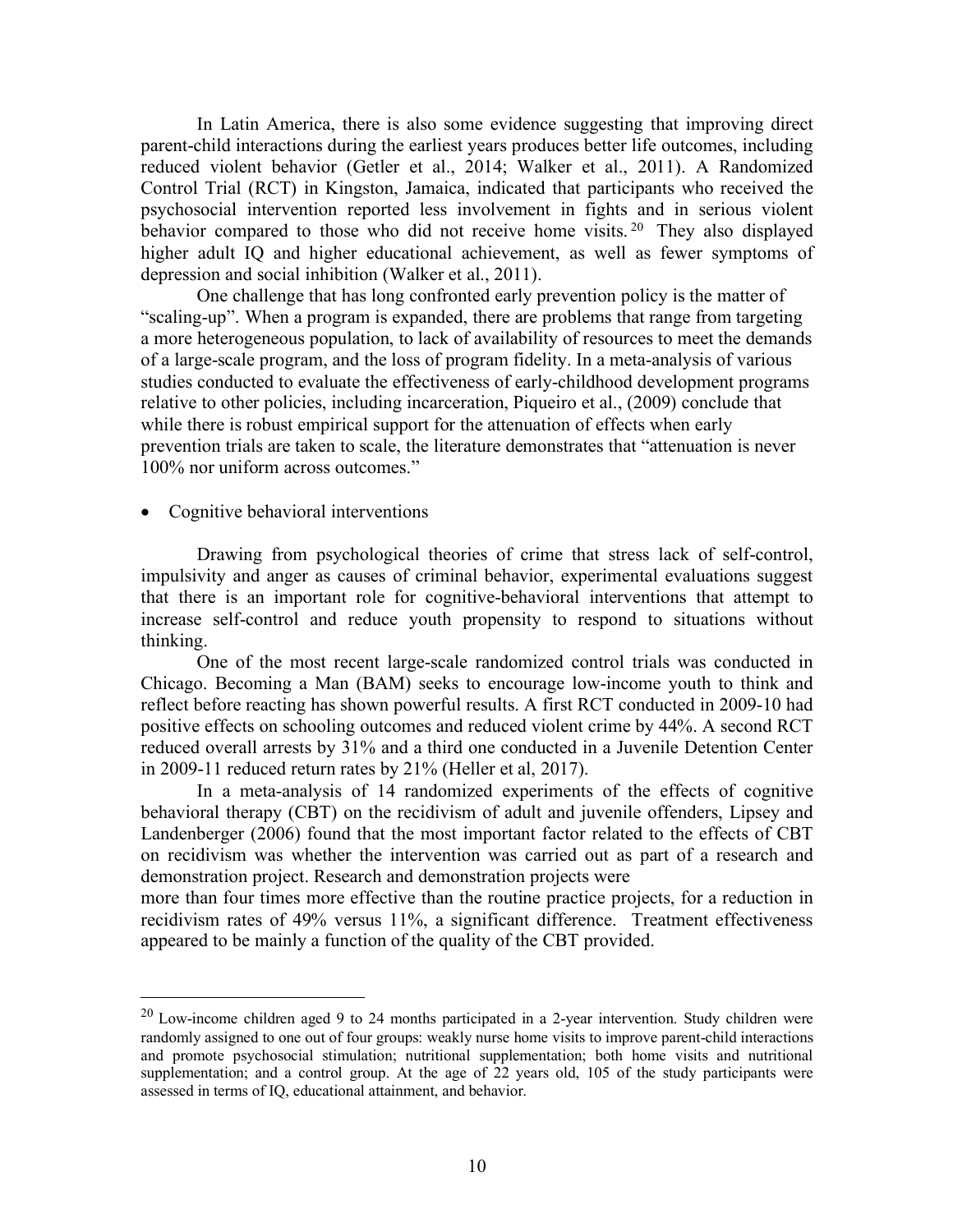Although CBT produced significantly better results in research and demonstration, the meta-analysis by Lipsey and Landenberger (2005: 69) suggests that effects of routine practice CBT programs can in practice approach those produced in R&D projects "if they were implemented well by appropriately qualified personnel and closely monitored. These conclusions were confirmed in an expanded meta-analysis involving 58 experimental and quasi-experimental studies of the effects of CBT."

#### • Community-based interventions

Many antiviolence initiatives target neighborhoods rather than individuals with programs to improve public spaces and infrastructure, have police engage more with the community, clean up debris, and reduce social disorder.

The *Moving to Opportunity* experiment is one of the few attempts to study the effects of randomly assigned neighborhood conditions (Kling, et. Al., 2007; Katz et al., 2001). The study was conducted among publicly housed families from poor urban neighborhoods in 5 US cities, where the treatment was an opportunity to move away from poor neighborhoods via a housing voucher.

The results have been mixed. Although female youth from families that received vouchers to relocate experienced declining involvement in violent crimes, male youth also experienced more conduct disorder and other problem behaviors, including property crime arrests (Kling, et. Al., 2007; Katz et al., 2001).

A key limitation of *Moving to Opportunity* is that the neighborhood effects are moves to new neighborhoods rather than changes in current neighborhoods. The study cannot disentangle the potentially disruptive effects of a residential move from the potentially beneficial effects of living in a less impoverished neighborhood (Cerda et al., 2012).

There is quasi-experimental evidence that public works projects can reduce crime. Cerda et al. (2012) evaluate a famous large-scale public works project targeted to very poor neighborhoods from a Medellín, Colombia, where in 1991 the city's major invested to improve the quality of services and promote urban development, including through a cable-propelled transit system (gondola) known as Metrocable. Other improvements included additional lighting for public spaces; new pedestrian bridges and street paths; ''library parks''; buildings for schools, recreational centers, and centers to promote microenterprises; more police patrols; and a family police station next to a gondola station. 21

• School-based interventions

 $21$  The authors report that the drop in homicide between 2003 and 2008 was 66 percent higher in intervention neighborhoods than in control neighborhoods. Moreover, the authors also show improvements in neighborhood conditions that might contribute to reductions in violence, including collective efficacy, citizens' trust in the criminal justice system and reliance on police, and the availability of neighborhood amenities such as parks and cultural activities.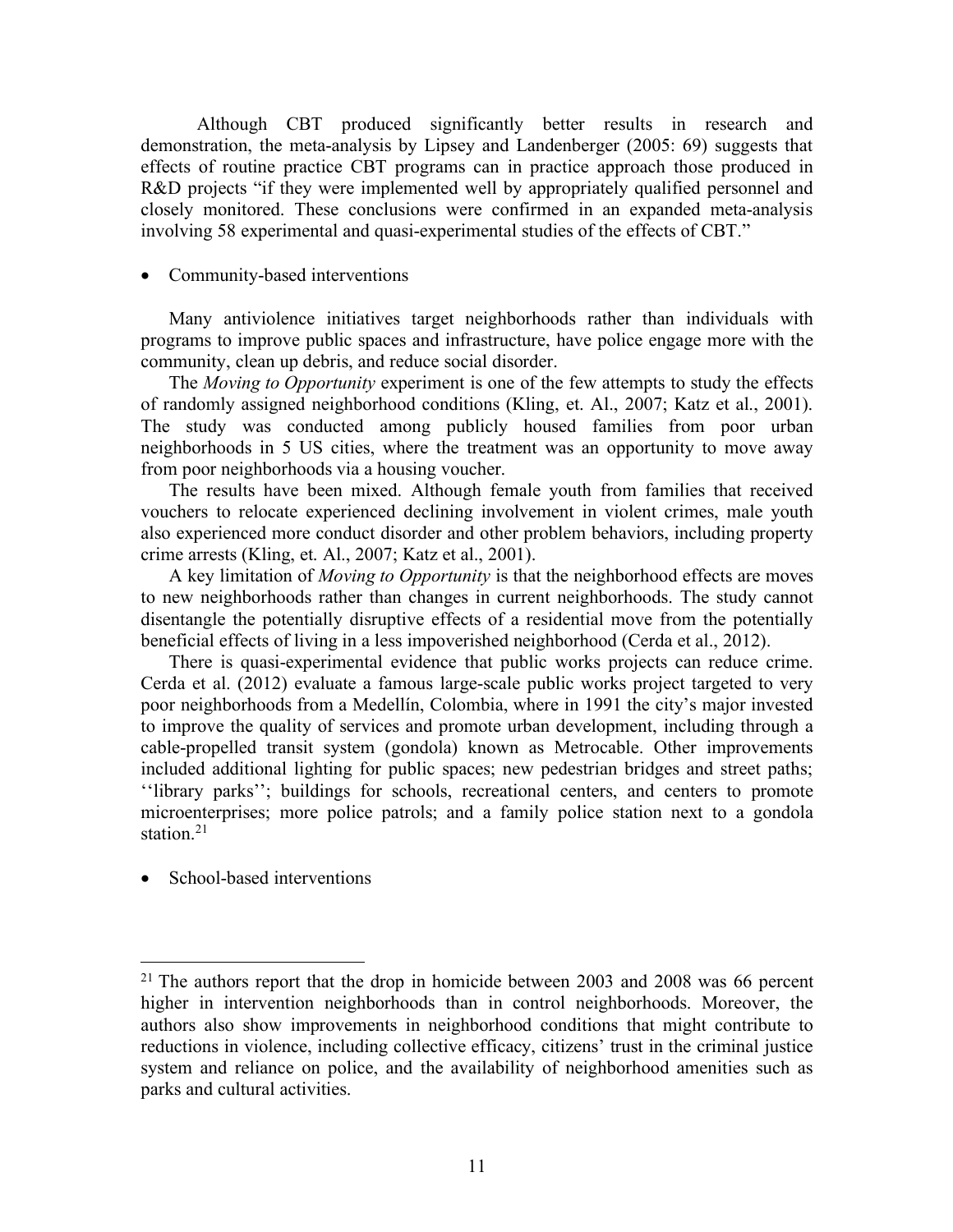Schools represent the most critical "protective" factor, especially when kids reach the teenage years. Teenagers not only spend a significant proportion of their time in school, they are also at a developmental age in which they become more disposed to joining gangs and offending.

In the US about 41 percent of inmates in state and federal prisons have less than a high school education. Schooling significantly reduces criminal activity. According to the National Education Association, increasing the high school completion rate of men ages 20–60 by one percent would save the U.S. as much as \$1.4 billion per year in criminal justice costs.

School based interventions can be classified according to whether they focus on: a) reducing dropouts; b) addressing cognitive and behavioral problems; c) giving cash and other financial incentives to keep kids and school and help them graduate; d) afterschool programs and e) peer mentoring programs.

The bulk of the empirical evidence suggests that it is necessary to adopt a multidimensional approach to reduce school dropouts. Dropping out is a long-term process of educational withdrawal preceded by chronic absenteeism, problem behavior, or course failures (Evelo, 1996). To reduce dropouts, it is necessary to provide highly targeted, individualized interventions focused primarily on boosting students' engagement in school.<sup>22</sup>

On the other hand, some school interventions are designed to prevent criminal, substance misuse and many of the antecedents of delinquency, such as truancy and other behavioral problems. According to Wilson et al., 2001, school-based programs vary a lot in terms of the services provided, including instruction for students such as life skills training, behavior modification and teaching thinking strategies, counseling and mentoring, recreational, enrichment, and leisure activities. <sup>23</sup>

Outside the US, a rigorous evaluation of a school-based violence prevention program was conducted by Chaux  $(2012)$  in Colombia. <sup>24</sup> The results show positive impacts on violence reduction (See Moestue, Moestue, and Muggah, 2013).

<sup>&</sup>lt;sup>22</sup> In the US, interventions collectively known as the "ABC Projects," were designed not only to provide direct services to students but also to improve connections between homes, schools, and communities (Thurlow, 1995). Two of the projects, ALAS and Check & Connect, achieved impressive results.

<sup>&</sup>lt;sup>23</sup> Some of these programs have been evaluated through RCTs, showing positive results. For example, the Seattle Social Development Project (SSDP) carried out by Hawkins and his colleagues (Hawkins, Catalano, Kosterman, Abbott, & Hill, 1999; Hawkins, Catalano, Kosterman, Abbott, & Hill, 1999). Another evaluation involved a school and community-based intervention conducted in high-crime neighborhoods of Chicago that included an after-school program to enhance pro-social adult skills and in-school cognitive behavioral therapy (CBT), designed to reduce common judgment and decision-making problems related to automatic behavior and biased beliefs (Heller et al., 2013). A third example was the Children at Risk (CAR) program, a comprehensive community-based prevention that targeted high-risk adolescents (average age, 12) in poor neighborhoods of five cities across the United States. One of the challenges of these sorts of multi-dimensional programs is that it is hard to tell what of all the services causes the strongest effects. <sup>24</sup> The program, Aulas de la Paz, consisted in implementing curricula in classrooms to teach kids conflictresolution techniques, coupled with workshops and home visits for parents focused on conflict-resolution skills and protocols for identifying and handling risky behaviors. For children displaying high levels of aggressive behaviors, additional weakly extra-class time was provided to promote pro-social skills. A large sample of more than 1,000 students in 27 schools from 4 geographical zones were randomly assigned into treatment or control groups.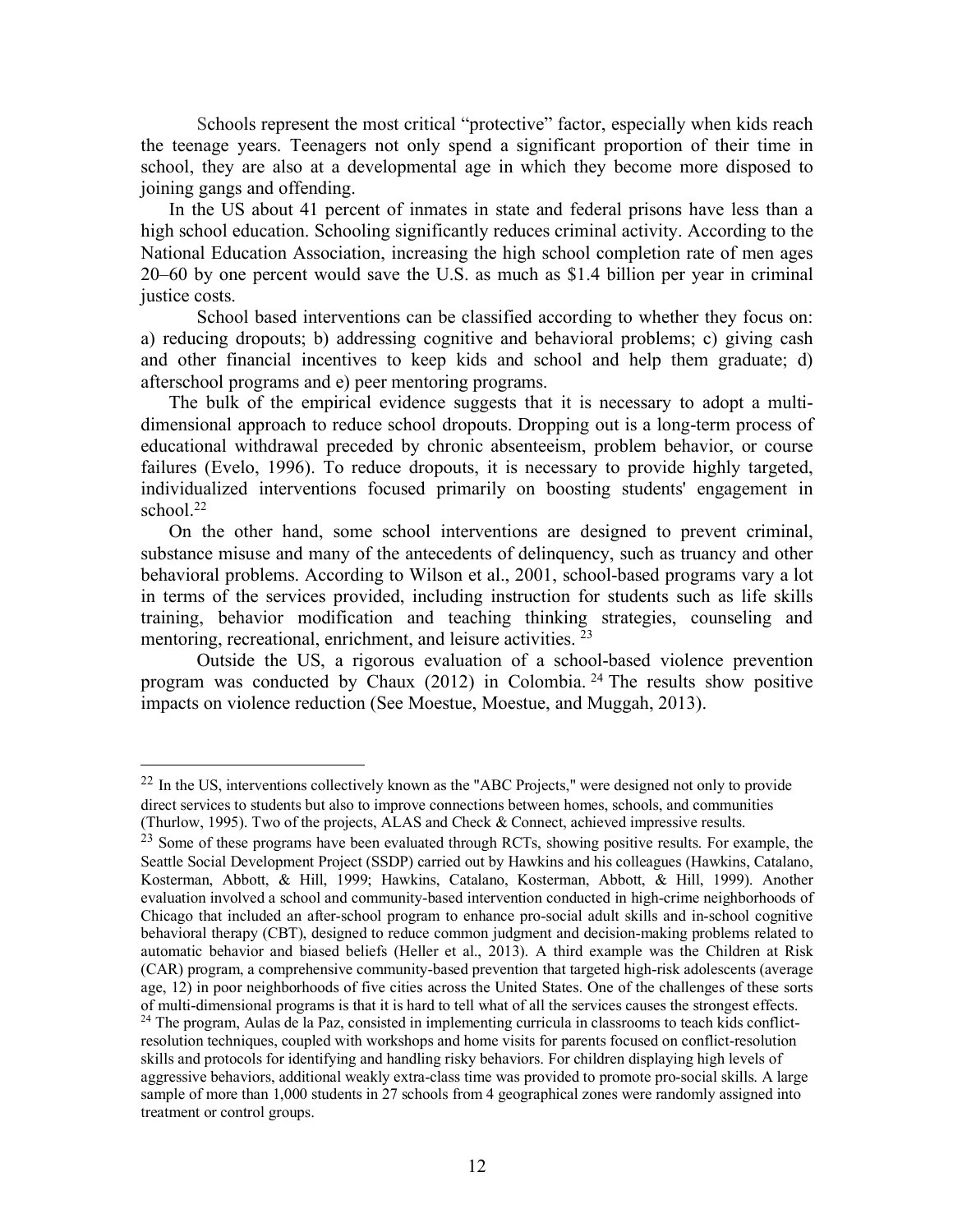After-school programs, for their part, are aimed at reducing at-risk youth's involvement in delinquent behavior in the community, providing pro-social opportunities for young people in the after-school hours. Services can be categorized in recreation, academic, and skills training. Reviews on the effectiveness of after-school programs indicate mixed results on reducing delinquent behavior (Welsh and Hoshi, 2002; Taheri and Welsh, 2015; Gottfredson et al., 2004). 25

#### • Job training programs

Vocational skill training programs have been an enduring crime control policy. Vulnerable youth commonly experience stagnating educational attainment, high unemployment, limited access to high-quality jobs, and they are at greater risk of becoming affected by criminal violence. A number of studies investigate the extent to which job training programs increase employment and most find very positive results. <sup>26</sup>

While labor market performance-related indicators are the main intended outcomes for, there is a growing body a research analyzing the effects of youth training programs on other policy-relevant behavioral outcomes, such as teenage pregnancy (Ibarraran et al. (2014), use of consumer credit (Alzua, Lopez & Lopez, 2015). In the Unites States, Heller (2014) found new evidence that a summer job programs can reduce youth criminal activity. Significantly more research is needed to understand if job training programs can influence the prevalence of risk-prone behavior, including criminal activity, recidivism, and gang desistance.

In terms of recidivism, Wilson and Gallagher (2000) conducted a meta-analysis of the outcomes of 53 different education, vocation, and work programs. These reviews concluded that education programs increase employment and reduce recidivism. Wilson et al. (2000) conducted another meta-analysis of 26 studies evaluating the effectiveness of vocational and work programs, including prison industries. Vocational training was found to increase the employment rates and reduced recidivism rates.

Overall, in terms of risk-focused prevention strategies is worth referencing Greenwood et al (1998), who conducted a cost-benefit analysis of four approaches to lure children away from criminal careers in the United States: home visits by child care

<sup>&</sup>lt;sup>25</sup> Gottfredson and her colleagues (2004) noted that, among a small number of experimental and quasiexperimental studies, high quality programs that involve a heavy dose of social competency skill development can be the most effective ones.

<sup>26</sup> An experimental evaluation of *Jóvenes en Acción* (Attanasio et al., 2011), a six-months vocational training program targeted to unemployed Colombian youth (aged between 18 and 25) from poor households, shows positive effects on women's wages and labor force participation. Further, Card et al. (2011) and Ibarrarán et al. (2014) conducted randomized controlled trials to investigate the impact of *Programa Juventud y Empleo* from the Dominican Republic. Both studies found small effects of *Programa Juventud y Empleo* on employment, and very small impacts on wages for those employed. Alzua, Cruces & Lopez (2015) conducted an experimental evaluation of *Entra21 i*mplemented in Cordova, Argentina. They found that *Entra21* yields a statically significant increase in formal employment right after program participation, although the average impact vanishes after 24 months. Magaloni et al., (2017b) found in their analysis of a vocational training program in Mexico, *Jovenes con Porvenir*, had a positive and statistically significant effect on the probability of getting a job, monthly income, hours of labor per week, access to professional networks. The effects were of greater magnitude among participants under 23 years of age, males, and residents of highly marginalized areas.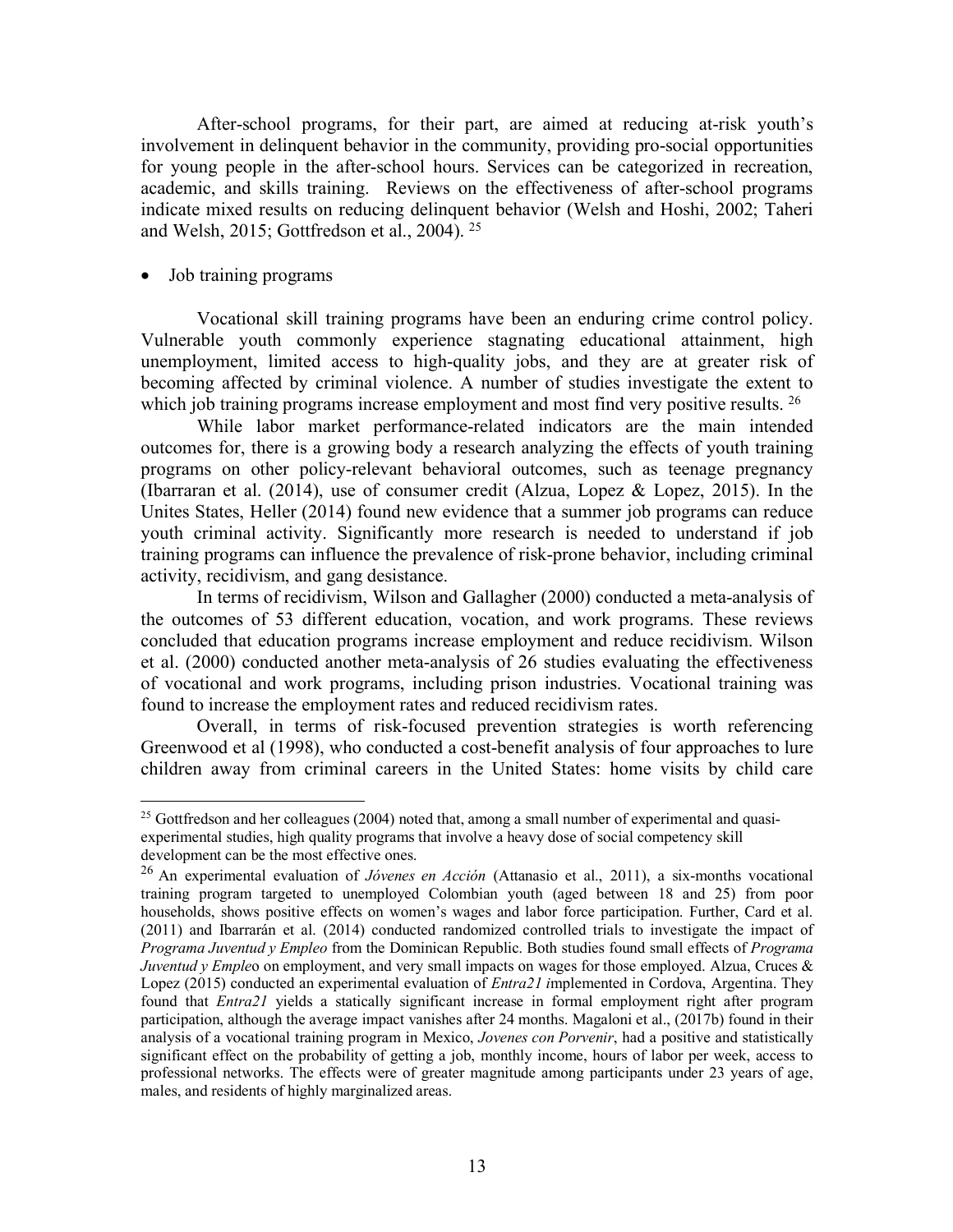professionals to provide guidance in infant and child care; parent training and therapy for families with primary-school age children who have shown negative aggressive behavior; cash and other incentives to induce disadvantage high school students to graduate; and monitoring and supervision of high school at youth who have already exhibited delinquent behavior. The authors find that graduations incentives might reduce crime the most.

# 4.2 Coercive interventions

Police are important to deter crime because they increase the probability of criminals being caught and sanctioned (Becker, 1968). A series of experimental and quasiexperimental studies have shown that the police can be effective in preventing crime (Braga, 2001 and 2005; Skogan and Frydl 2004; Weisburd and Eck 2004). Durlauf and Nagin (2011) argue that increasing the visibility of the police by hiring more officers and by allocating existing officers in ways that augments the perceived risk of apprehension is an effective way to reduce crime. They conclude that crime prevention would be improved by ''shifting resources from imprisonment to policing'' (2011:9-10). Indeed, the bulk of the empirical evidence suggests that punishment certainty is far more consistently found to deter crime than punishment severity.

Below, we review some of the main findings regarding a variety of policing strategies to reduce crime. We also discuss some of the main findings regarding incarceration.

### • Broken Windows

Broken Windows gained attention in the public debate after the approach was adopted in New York City in the 1990s as a form of tough policing with no tolerance for minor manifestations of "social disorganization." Ultimately a vast body of research on policing strategies in New York can't make a compelling argument for the effect of police on the systematic drop in crime rates in the 1990s. Overall the evidence seems to point out to a conclusion that "combating public disorder and decay with tough police tactics may be a weak strategy to reduce crime" (Harcourt and Ludwing, 2006).

• Focused deterrence (*Operation Ceasefire*)

The "focused deterrence'' framework, often referred to as ''pulling-levers policing,'' has become a landmark for reducing gang violence and homicides across the US (Kennedy, 1997, 2006, 2008; Kennedy, Piehl, and Braga, 1996; Braga, et al, 2001; Braga, 2013).

The program departed from Operation Ceasefire, a strategy used to control Boston's gunfire problem in the 1990s. The strategy is a form of problem-oriented policing where the police reach out to gangs and other community organizations – parents, churches, community leaders, etc. The police participate in meetings with the community, where youth that have been previously identified as being at risk of being shot or killing someone are also present. Other actors usually involved are parents of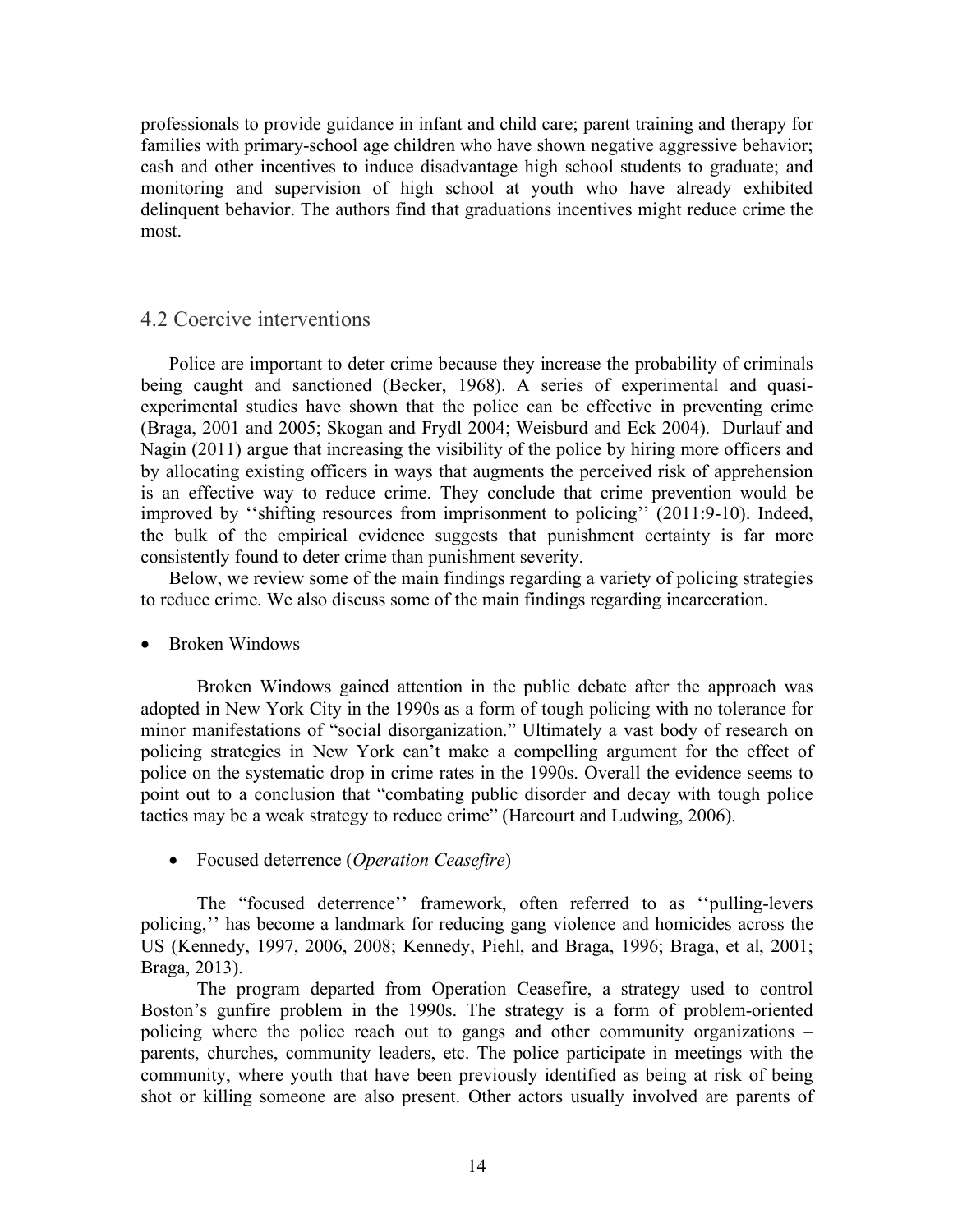victims of gun violence, former offenders who reflect about their life experience, police patrol officers, FBI officers, and social service representatives. The intention of the meeting and direct patrol encounters is to deliver a message that murders would evoke and immediate response and would sent the offender --and potentially his friends - directly to jail. In the town hall meetings, youth are offered opportunities to engage with social workers and community organizations to engage with the community in healthier ways and, helping them find jobs and educational opportunities or accessing other "life changing" alternatives (for example, cognitive behavioral treatment, graffiti removal, etc.)

It has been difficult to evaluate the strategy with the gold standard of an RCT. Quasi-experimental studies suggest that the strategy had a lot to do with the drop in violence in Boston (Butterfield, 1996; Phiel et al. (2003) Braga et al. 2001). Although uncertainty about effect sizes, the scholarly work tends to conclude that Ceasefire is associated with significant reductions in youth violence (Braga, 2013; Braga and Weisburg, 2-12; Cook and Ludwing, 2006; Wellford et al, 2005).

• Hot spot policing

There is experimental evidence from US cities demonstrating that targeting police resources against the highest-crime "hot spots" can help prevent criminal activity (Durlauf and Nagin, 2011; Skogan and Frydl, 2004; Weisburg and Eck 2004; Farrington and Brandon, 2005).

Various RCTs have been conducted to evaluate the impact of hot spot policing in the US. In the experimental studies, the units of analysis were crime hot spots or high activity places smaller than a neighborhood (buildings, bars, schools, subway stations, airports). In most studies, research teams defined hot spots by mapping official police data to identify high volume areas and use police observations to define hot spot boundaries (Sherman and Weisburg, 1995; Weisburg and Green 1997; Braga et al, 1999).

In a meta-analysis of hot spot policing, Braga (2007) reports that seven of the nine selected evaluations reported crime and disorder reductions. He also reports limited crime diffusion effects, although there are serious difficulties in measuring these. He also reports lack of insight from these studies into which enforcement strategies are more effective.

A second meta-study by Papachristos, Hureau, and Braga (2012) analyzed 19 studies, yielding mixed results: i) hot spot policing generates moderate crime control gains; ii) they are likely to produce diffusion of crime into areas immediately surrounding targeted high-activity places; iii) problem-oriented policing is identified as a preferable strategy for reducing crime relative to simply increasing visibility or arrests.

A recent study was conducted in Bogotá, Colombia, by Blatman and collaborators (2017). The study finds moderate effects on crime and slightly stronger effects on violent crime, especially in the most violent areas of the city. Their study also suggests that hotspots policing might be more effective when it is jointly implemented with a "public goods" strategy that aims at improving the presence of the state through activities such as garbage collection, cleaning graffiti and affecting other manifestations of social disorganization.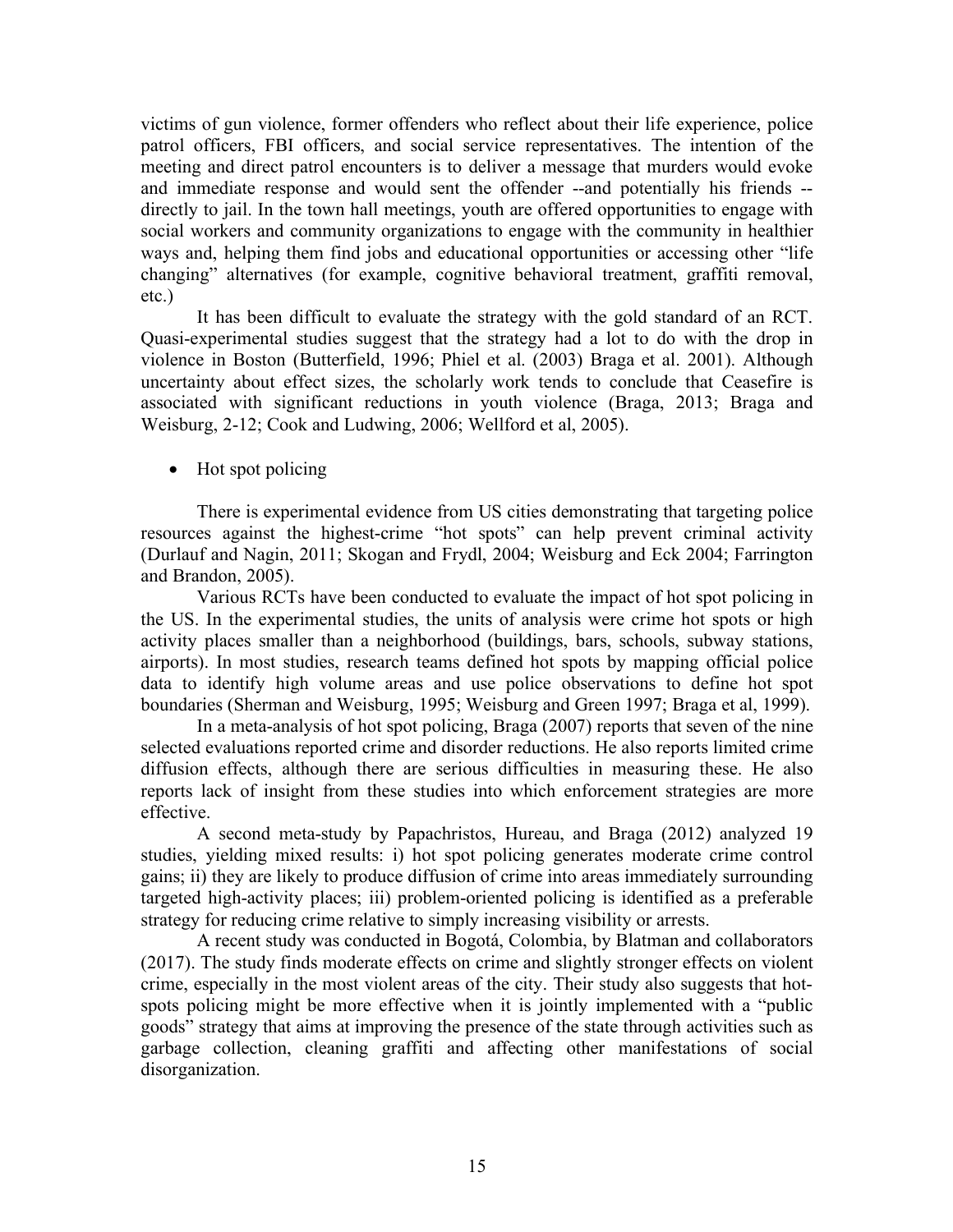On the other hand, an important line of research has suggested that simply increasing police presence might not always result in positive community perceptions and might cause tensions between the community and the police. Hot spot policing can do harm when officers stop too many people, which can undermine community trust (Fagan, Geller, Davies, and West, 2010). <sup>27</sup>

• Problem-oriented policing: the case of Plan Cuadrantes in Colombia

Problem-oriented policing aims at developing problem-solving skills among police officers that would allow them to get to know the key actors in the community (NGOs, community leaders, churches, schools) and work together with them to identify security problems and confront these in specific geographic areas. Problem oriented policing hence has strong elements of community policing (Goldstein, 1990; Weisburd, McElroy, and Harddyman, 1988; Weisburd and Eck, 2004; and Weisburd et al. 2008).

Weisburd et al. (2010) identified 10 eligible studies, none of which were randomized control trials, and the results were mixed, showing moderate impact on criminal violence. As Abt (2016) points out, problem-oriented policing appears to improve the performance of other policing strategies, such as hot spots.

An important randomized evaluation of this approach was conducted in Colombia, were the Plan Nacional de Vigilancia Comunitaria por Cuadrantes ("Plan Cuadrantes") was introduced. The Plan seeks to transform the way in which patrol policing is carried out as well as to improve the relationships of police officers and the community.

Inspired by problem solving policing strategies, the Plan provided training for over 9,000 police officers to be able to implement new protocols and enhance their accountability and interaction with the communities. Eight cities where divided into small geographical areas (Cuadrantes) and six officers were assigned to each.

Garcia, Mejia and Ortega's (2013) collaborated with the Colombian National Police to implement an impact evaluation of the Plan Cuadrantes by staggering the training program between three randomly chosen cohorts of police stations, generating experimental variation in the exposure to training and implementation of the Plan. The sample included 105 stations with 39 in the first cohort, 32 in the second cohort, and 34 in the third cohort. Training lasted 7 weeks for each cohort. Comparing the 4 months immediately after training with the same months from the previous years, they found a significant reduction in several types of crime attributable to the training program. The effects for homicides are driven by very large effects in high crime areas and nearly zero effects on low crime areas. Once the spatial concentration of crime is taken into account, overall reduction in the number of homicides was about 22%.28

Although the results provide encouraging findings about the role of problem-solving

 $\overline{a}$ 

<sup>&</sup>lt;sup>27</sup> Importantly, the approach has been criticized for targeting minorities and the young in specific neighborhoods. The strategy has strained police-community relations -for example, almost 40% of black respondents said they had been treated unfairly by the police compared to just 22% among whites (Weitzer and Tuch, 2006).

<sup>&</sup>lt;sup>28</sup> The authors attribute the reductions in crime and homicides to the police-training program rather than the change in the police deployment scheme, which they argue is common to all areas in treatment and control stations. However, it is unclear if the reduction in homicides in high violence areas can be attributed to police training alone or to police presence and higher interaction with the community.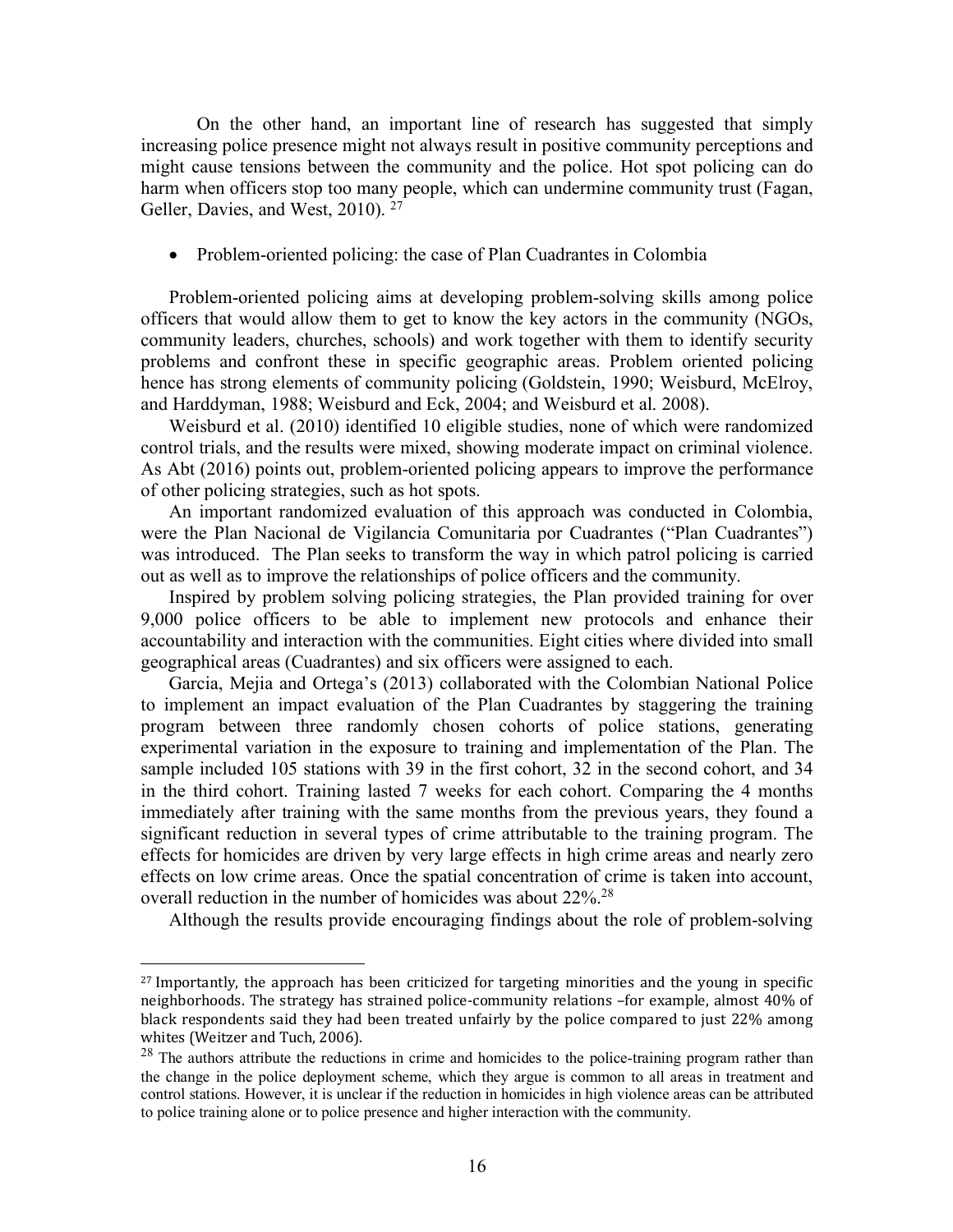policing in high crime areas, the authors recognize that a patrol police-training program in other countries might not yield such large effects. Importantly, the Plan was designed after a complete revamping of police patrolling protocols. Moreover, the Colombian National Police has higher levels of institutionalization and professionalism than many other corporations in the region.

• "Taking back" territory: the case of The Pacifying Police Units (UPPs) in Rio de Janeiro

In the course of six years, more than 9,000 police officers were permanently assigned to the Pacifying Police Units (UPPs), servicing close to half a million residents in the favelas (slums) whom for decades had been ruled by drug trafficking gangs and militias.

The main goals of the UPPs were: 1) to regain control of territories previously dominated by armed criminal groups; and 2) to improve security and ensure peace for residents of the favelas through reduction of shootouts and lethal violence. The UPPs marked an important departure from the militarized policing of the favelas that has terrorized citizens for decades. Since 2008, the UPPs have been introduced in over 100 favelas as a form of "proximity" policing.

In a recent impact evaluation, Magaloni et al. (2017) found that the UPP had a strong impact reducing killings by the police, but it produced mixed results on homicides. In some areas characterized by what they call monopolistic and cooperative criminal control, homicides dramatically increased with the introduction of the UPPs. In areas characterized by territorial contestation and more predatory criminal behavior, the UPPs brought decreases in homicides.

The UPPs, moreover, brought significant tensions with the community as poorly trained and deficiently controlled police officers started to engage predatory behavior vs. the population, including extortion. The population of many favelas complains that the pacification did not involve necessary expansion for social services and programs, including investments in infrastructure and schools.

Another negative externality of the UPPs is that they worked to displace criminals to other areas of the city. Although the UPPs represented, more than anything, an instrument for reducing police violence, there is evidence of a recent spike in police violence after 2015. Overall the results suggest that police interventions are unlikely to work to deter crime if they fail to gain citizen trust due to problems of police misconduct, and if police interventions are not accompanied by expansions of other forms of economic and social investment projects.

• "Pay-for-performance"

Rio de Janeiro also introduced in 2009 a pay for-performance-scheme through the Crime Reduction Performance Target Reward or *Sistema de Metas*. The government pays a salary bonus to those policemen who reduce: homicide and other violent deaths - including homicides by the police; car theft; and street robberies. The new system of incentives offers a sharp contrast to the controversial "bravery bonus" reward policy, active from 1995 to 1998, which rewarded mostly officers who engaged in lethal shootouts with suspects.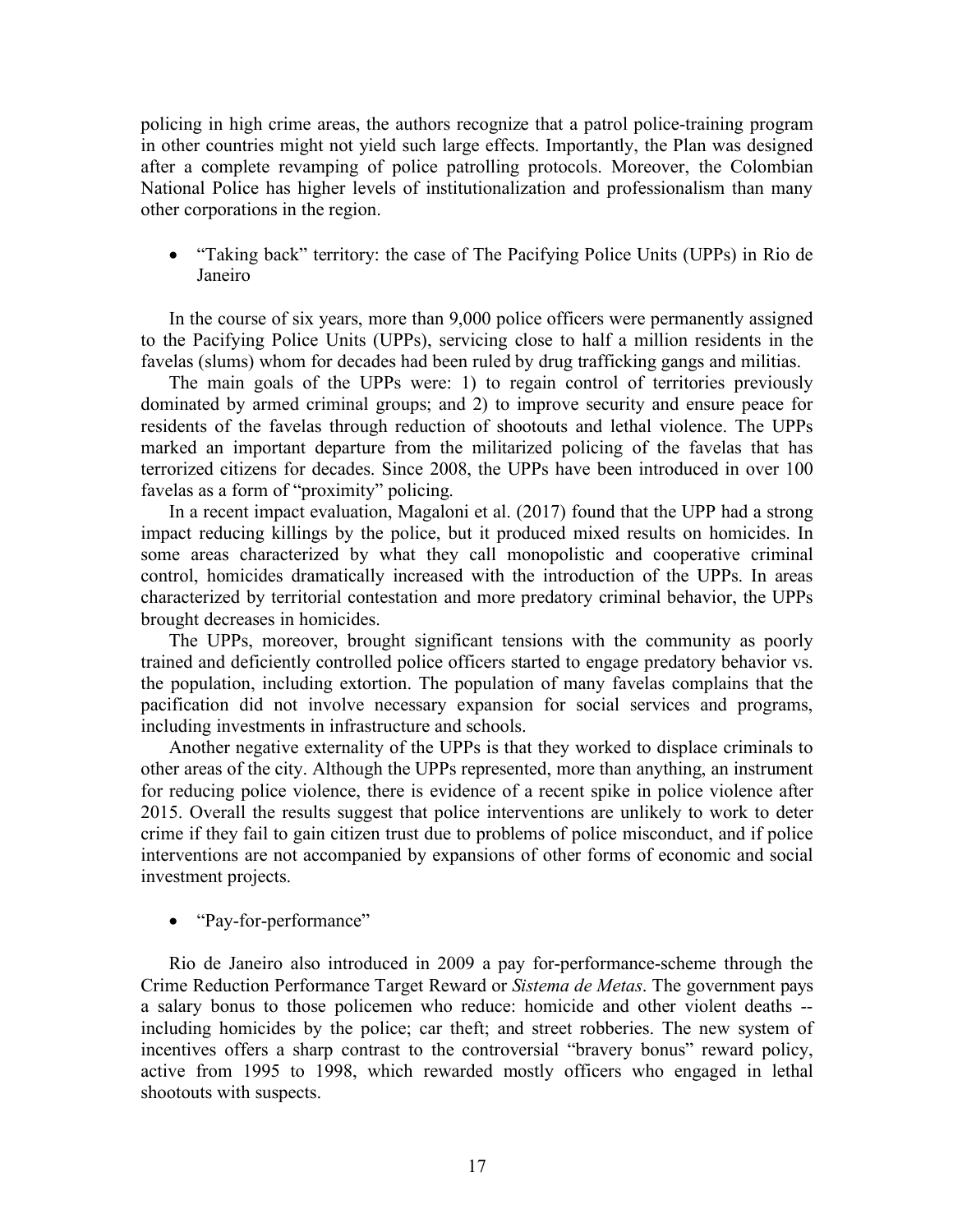According to evaluations by Magaloni et al (2015), the pay-for-performance system has reduced shootouts and use of ammunition by officers, as well as police killings. Butin spite of the advances to reduce police violence, huge challenges remain. One of the most critical obstacles is a deep resistance among police officers to embrace the notions of a more citizen-friendly police. Several pieces of research have shown that most officers are not convinced that the UPP embodies 'real policing' and would rather work elsewhere (Magaloni and Cano, 2017). The Military Police of Rio de Janeiro needs to invest in better selection and training, changing cultural norms, and investing in creating better and more effective strategies for monitoring and sanctioning police misconduct.

#### • Prohibitionist drug polices

Prohibitionist drug policies refer to the prohibition of all use, possession, production, and trafficking of illicit drugs. These policies justify eliminating the "evil" of drugs in the name of "the health and welfare of mankind." (Ceste et al., 2016). The "war on drugs" that grew out of the prohibitionist consensus is now being challenged on multiple fronts, including their health, human rights, and development impact.

In terms of particular strategies to disrupt drug supply, the scholarly literature has demonstrated the negative consequences of aerial spraying and its catastrophic health and welfare results for the communities and peasants that cultivated coca (Arias and Mejia, 2013; Rozo 2013). According to estimates derived from a quasi-experimental evaluation of Plan Colombia, for each additional hectare sprayed with herbicides, coca cultivation is reduced by about 0.1 to 0.15 hectares (see Mejía and Restrepo, 2013).

Interdiction efforts aimed at disrupting cocaine shipments en route to consumer markets have been shown to be more effective when compared to aerial spraying campaigns (Mejía and Restrepo, 2013). Nonetheless, Castillo et al. (2013) show that one of the negative consequences of Uribe's success in seizing drugs and disrupting the cocaine trade in Colombia was to transfer the drug violence to Mexico. Analogous spillover effects appear to have dispersed violence from Mexico and Colombia to Central America's Northern Triangle.

Another common strategy to contain DTOs is to disrupt their organization, by arresting its top leadership. President Calderón in Mexico heavily relied on this approach with the onset of the "drug war." Using a quasi-experimental approach, Calderón et al (2016) demonstrate that arresting or killing DTO leaders has negative externalities. These arrests, first produced strong short-term increases in executions among members of DTO members fighting for leadership positions or territory; second, these arrests provoked long-term increases in homicides affecting the general population because they contributed to breaking the chain of commands that kept criminal cells under control; and third, these arrests also produced spillover effects, dispersing violence to other areas. Overall, the "beheading strategy" increased violence by fragmenting criminal organizations. As a consequence, criminal organizations suffered a metamorphosis during the period, diversifying their portfolio of criminal activities from drug trafficking to other crimes that are more damaging to the general population, including extortion, human trafficking, sexual violence, kidnaping, and oil theft.

The overarching evidence suggest that prohibitionist drug policies have been a tremendous failure (Quah et al., 2014). The pursuit of a militarized 'war on drugs'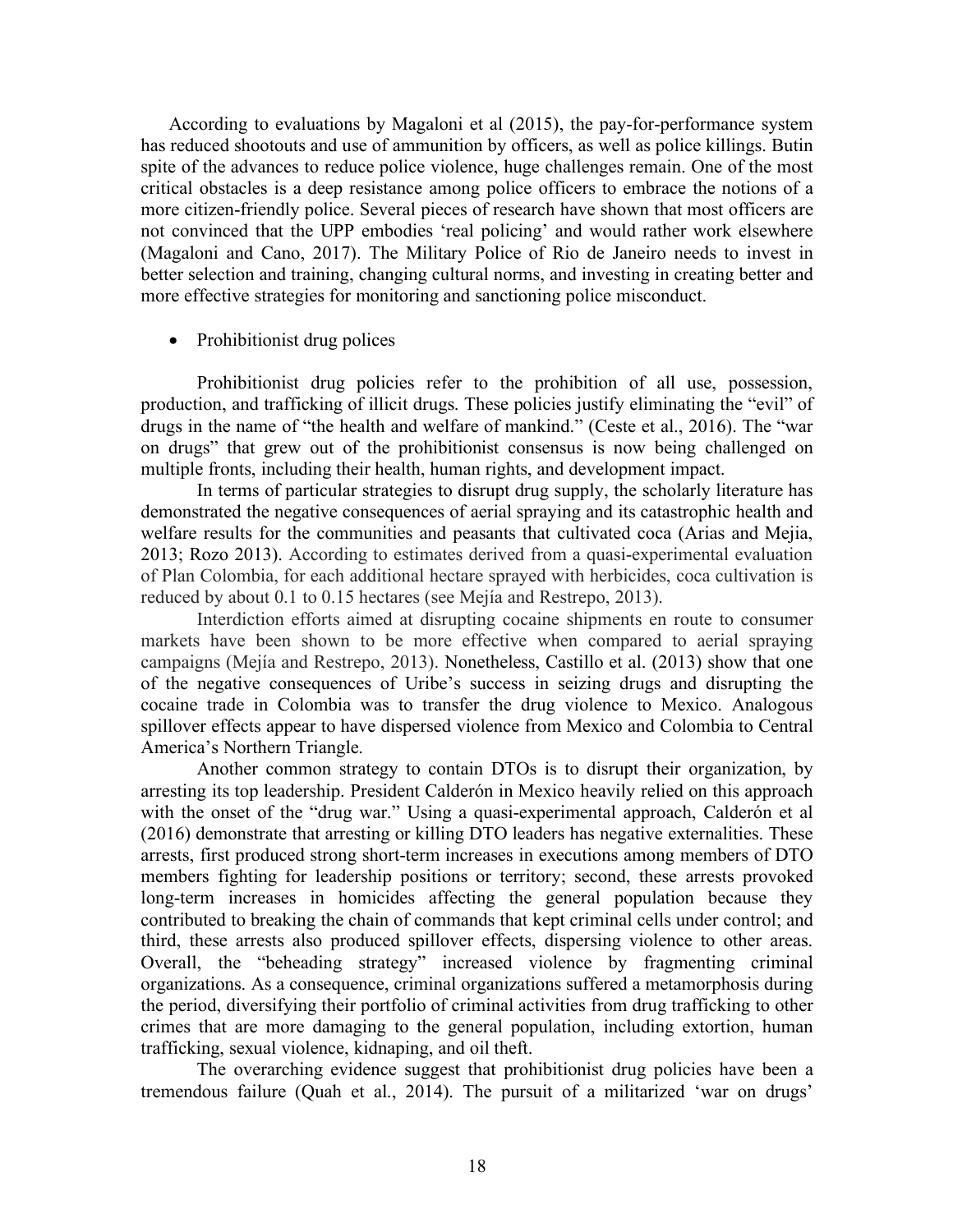strategy has produced enormous negative outcomes and collateral damage, including mass incarceration, highly repressive policies, vast corruption and colossal violence. Despite drastic increases in global enforcement spending, the supply of drugs remains unabated. Some Latin American leaders are making louder calls for 'regulation' as opposed to 'prohibition' and for treating drugs a health problem rather than a criminal one.

• Incarceration

In addition to policing approaches, it is important to consider issues regarding incarceration, which has a variety of goals, including incapacitation, punishment, deterrence and rehabilitation. The bulk of empirical research suggests that:

- o Longer years in prison seem to be associated with higher recidivism.
- o Serving a prison sentence versus receiving a community-based sanction is found to be associated with higher recidivism
- o There is an increased likelihood that lower-risk offenders will be more negatively affected by incarceration.
- o Research also warns about the collateral costs of incarceration on children of prisoners, and the longer-term costs to disadvantaged communities that can be negatively affected by the incarceration of large numbers of young adult men, thereby increasing rather than preventing crime at the neighborhood level.
- o Over-crowding and the environment of incarceration seem to be associated with higher recidivism.
- o Over-crowding also creates the conditions for the proliferation gangs within the prisons. In many countries, these prison gangs run the business from inside jail.
	- Recidivism

In terms of recidivism, it is important to focus attention on the challenges posed by the record number prison inmates returning to the community that have limited education, poor employment skills, substance abuse problems and other deficits that are well known risk factors for a return to crime. Without treatment and assistance during the transition to community life, many offenders are likely to fail and return to prison.

Lipsey and Cullen (2007) review a set of interventions that work, both at the community level an in the correctional setting. Rehabilitation treatment is capable of reducing the re-offense rates more than correctional sanctions. The bulk of the empirical evidence suggests that:

- o Resources should be spent on highland medium risk offenders.
- o Rehabilitation treatments need to target criminogenic needs, including anti-social behavior, substance abuse, lack of self-control, and anti-social values and beliefs all correlated with criminal conduct.
- o Cognitive behavioral treatment has proven their effectiveness in rehabilitation.
- o Placing low risk-offenders with high-risk offenders may lead to an "education" in anti-social behavior for the low-risk offender.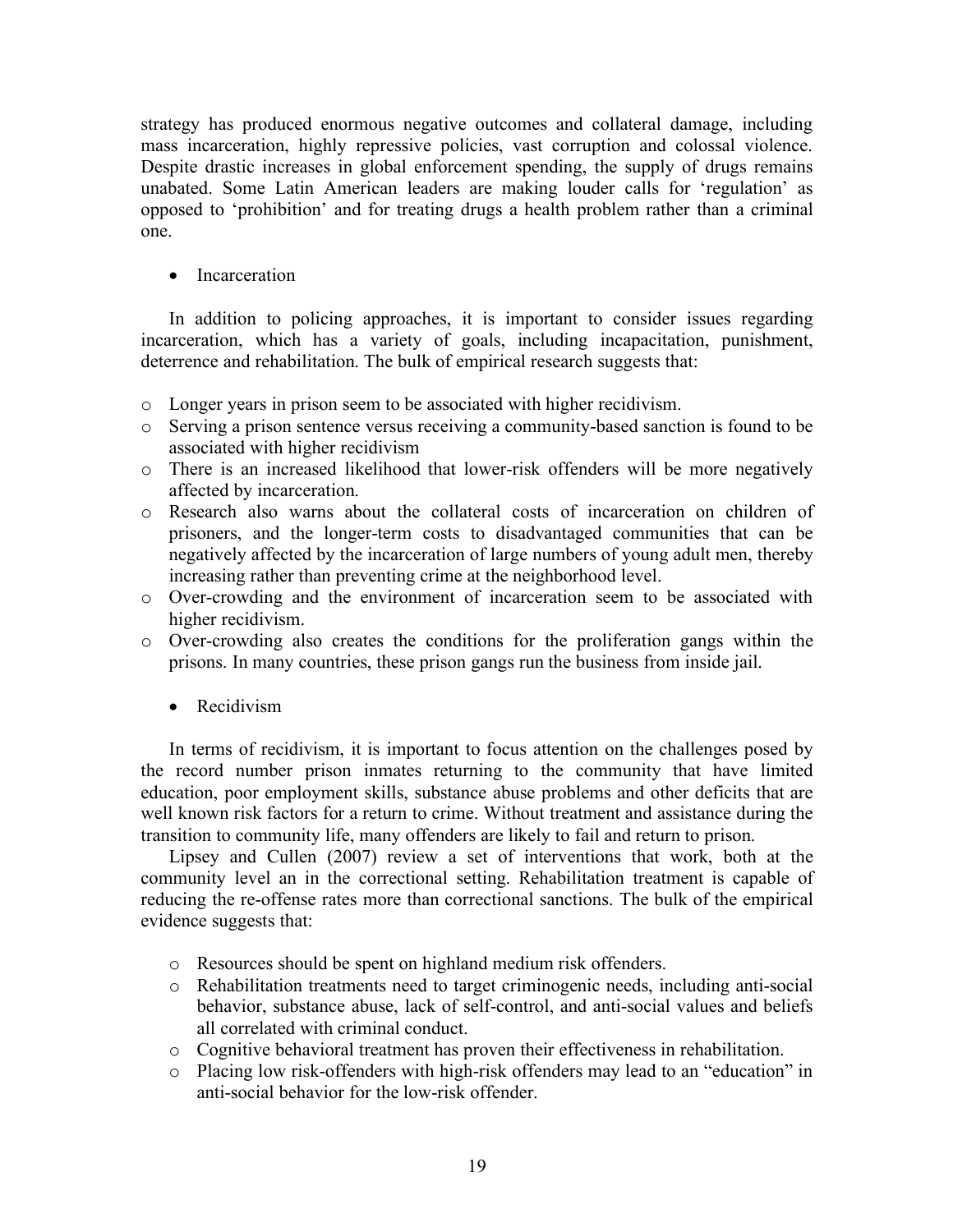- o Community Based Corrections Facilities (CBCF), where offenders live in these facilities but work in the community and offer educational, vocational, substance abuse and employment counseling work can work. 29
- o Intensive supervision programs (ISPs) do not seem to reduce recidivism.
- o Educational and vocational training programs increase the rate of employment for ex-offenders and also reduce recidivism.
- o Evaluations of various substance abuse programs have found that treatment reduces criminality as well as drug use.<sup>30</sup>
- o Coerced treatment ordered by courts works as well as voluntary treatment.

### 5. Expanding knowledge to countries with weak institutions

Crime control necessitates effective coercive measures that involve the police and the criminal justice system. No matter how punitive laws might be, if the probability of offenders being caught is low, offenders will likely engage in criminal activities. Based mostly on US evaluations, there is ample knowledge about effective policing strategies to deter crime, including the importance of assigning police to "hot spots" and "hot people", as well the benefits of problem-oriented policing strategies that develop problem-solving skills among police officers and train them to work in collaboration with the community.

It is critical to emphasize that none of these policing strategies will work if the police are corrupted and violent and have no legitimacy among the community. Although police are a critical state institution necessary to deter crime, if not properly constrained they can become a source of oppression and human rights abuses, which further perpetuate violence (Magaloni et al., 2016).

Problems with law enforcement include corruption, excessive use of lethal force, mistreatment of suspects (including torture), extortion, and disrespect vs. members of the community. In some developing world settings, the problem goes deeper because the police might work in association or under the pay-roll of organized crime. In these cases, the police --and the state itself – often can become a source of violence rather than a potential solution.

One of the most critical challenge to control violent crime in the developing world might very well turn out to be creating law enforcement institutions that are effective,

<sup>&</sup>lt;sup>29</sup> A large RCT was conducted in Ohio on CBCFs. The treatment group was 3,629 offenders placed in CBCF vs. 5,8555 released from prison into parole supervision. Offenders where matched on offence level and county sentencing. The experiment showed that CBCFs cane more effective for high-risk offenders. Some of the programs produce more than 20% reduction in recidivism (Latessa and Lowenkamp, "What works to reduce recidivism?".

 $30$  Aos et al. (2006) conducted a meta-analysis of 35 rigorous evaluations of substance abuse treatment programs. They found statistically significant reductions in recidivism for prison-based programs, jailbased programs, and treatment programs delivered in the community. Similar conclusions were obtained by Cartwright (2000), Harwood et al. (2002), and McCollister et al. (2003) have all reached similar conclusions.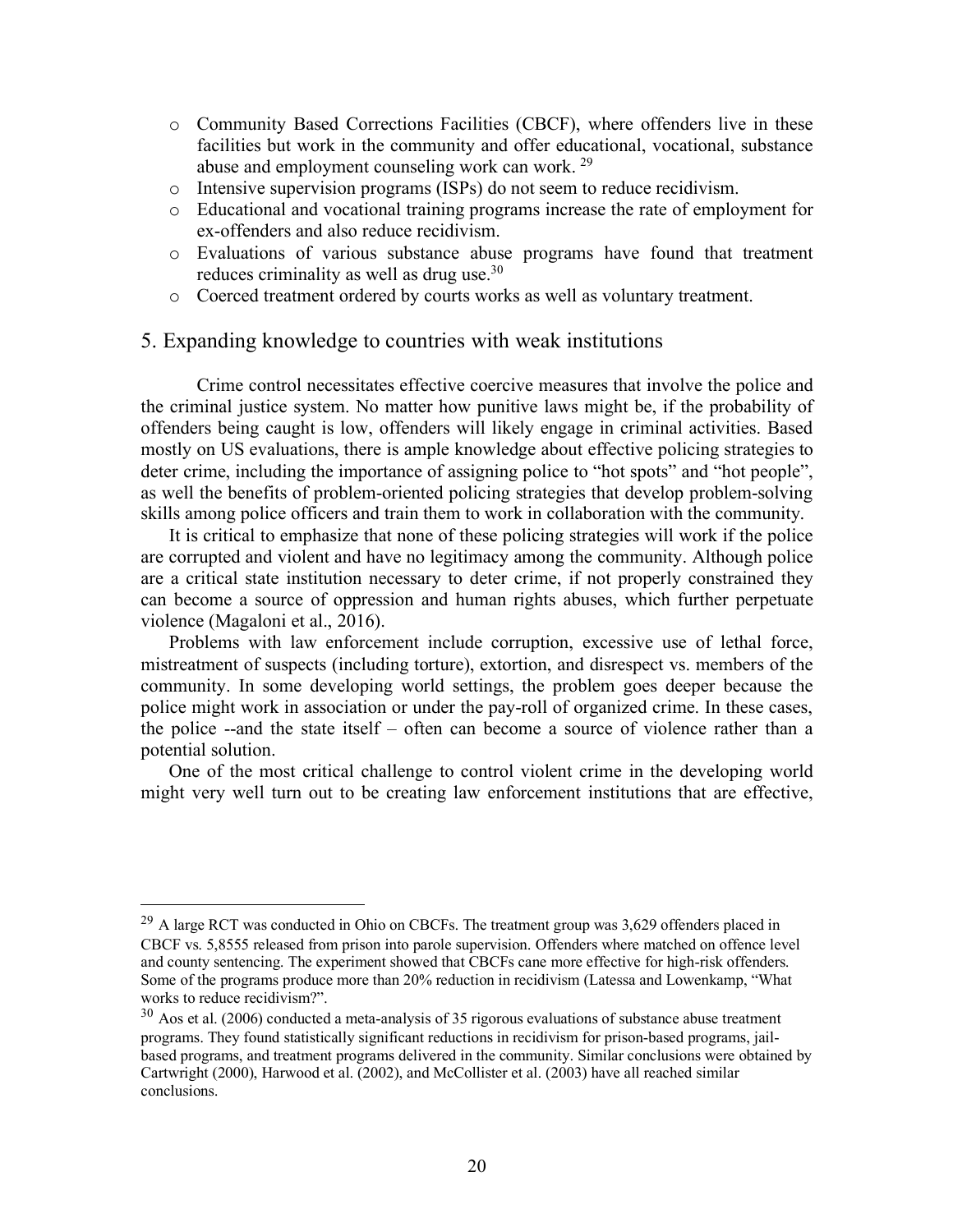lawful and legitimate. Unfortunately, there is little evidence-based research on ways to improve law enforcement and policing in developing country settings.<sup>31</sup>

Interventions should focus on the following critical elements:

- o improving selection procedures
- o giving better training to police officers
- o generating better strategies for monitoring, controlling and sanctioning police misconduct
- o improving the police technical capacity to implement crime reduction strategies (for example, capacity to geo-locate criminal incidences, to map and predict hot spots, to register and respond to citizens calls, to analyze crime data, etc.
- $\circ$  improving capacity to investigate crime  $32$
- o enhancing the legitimacy and acceptance of the police among the community.

Some earlier studies suggest that changes in the nature of supervision seem to impact police violence (Toch, Grant, and Galvin; 1975:322-327; Fye, 1978). In a recent study, Mummon (2017) credibly demonstrates that police behavior may well be manipulable by *internal* supervision.<sup>33</sup> However, there is little research examining the effectiveness of managerial strategies to secure officer compliance with internal procedures and department policies. Other studies cast doubt on the ability of supervision to shape police behavior, citing the difficulty of observing police activity as a powerful impediment (Goldstein 1960; Davis 1971; Wilson 1968).

Furthermore, scholars have suggested the importance of leadership, internal accountability, training, internal inspections, and willingness to challenge informal practices (Skogan and Meares, 2004). However, there is limited systematic research on any of these issues, particularly in developing world settings.

Other research suggests that it is essential to create *external* oversight mechanisms, including through the establishment of citizen councils to monitor, investigate, and sanction police misconduct. Another external control of the police is the judicial power. Civil rights and liberties groups have used the civil process to force organizational reform in the US (Skogan and Meares, 2004).

There has been substantial optimism about police body-worn cameras (BWC), which have been evaluated with various randomized control evaluations, mostly in the U.S. Cameras allow for better monitoring of police behavior by superiors, and therefore tend to reduce police violence and citizen complaints and the legal costs associated with them (Ariel et al., 2015).

<sup>&</sup>lt;sup>31</sup> For example, in Mexico less than 1 percent of crimes ever arrive to an investigation where the perpetrator is prosecuted, tried and sentenced CESIG (2016) Indice Global de Impunidad Mexico http://www.udlap.mx/igimex/resumenejecutivo.aspx.

<sup>&</sup>lt;sup>32</sup> For example, in Mexico less than 1 percent of crimes ever arrive to an investigation where the perpetrator is prosecuted, tried and sentenced CESIG (2016) Indice Global de Impunidad Mexico http://www.udlap.mx/igimex/resumenejecutivo.aspx.

<sup>&</sup>lt;sup>33</sup> Using millions of records of police-citizen interactions, he evaluates the impact of a change to the protocol in New York City for stopping criminal suspects on police performance. An interrupted time series analysis shows that a new departmental directive aimed at restraining unjustified "Stop, Question and Frisks" (SQF) produced an immediate increase in the rate of stops producing evidence of the suspected crime. His findings underscore the strong influence of institutional factors on police behavior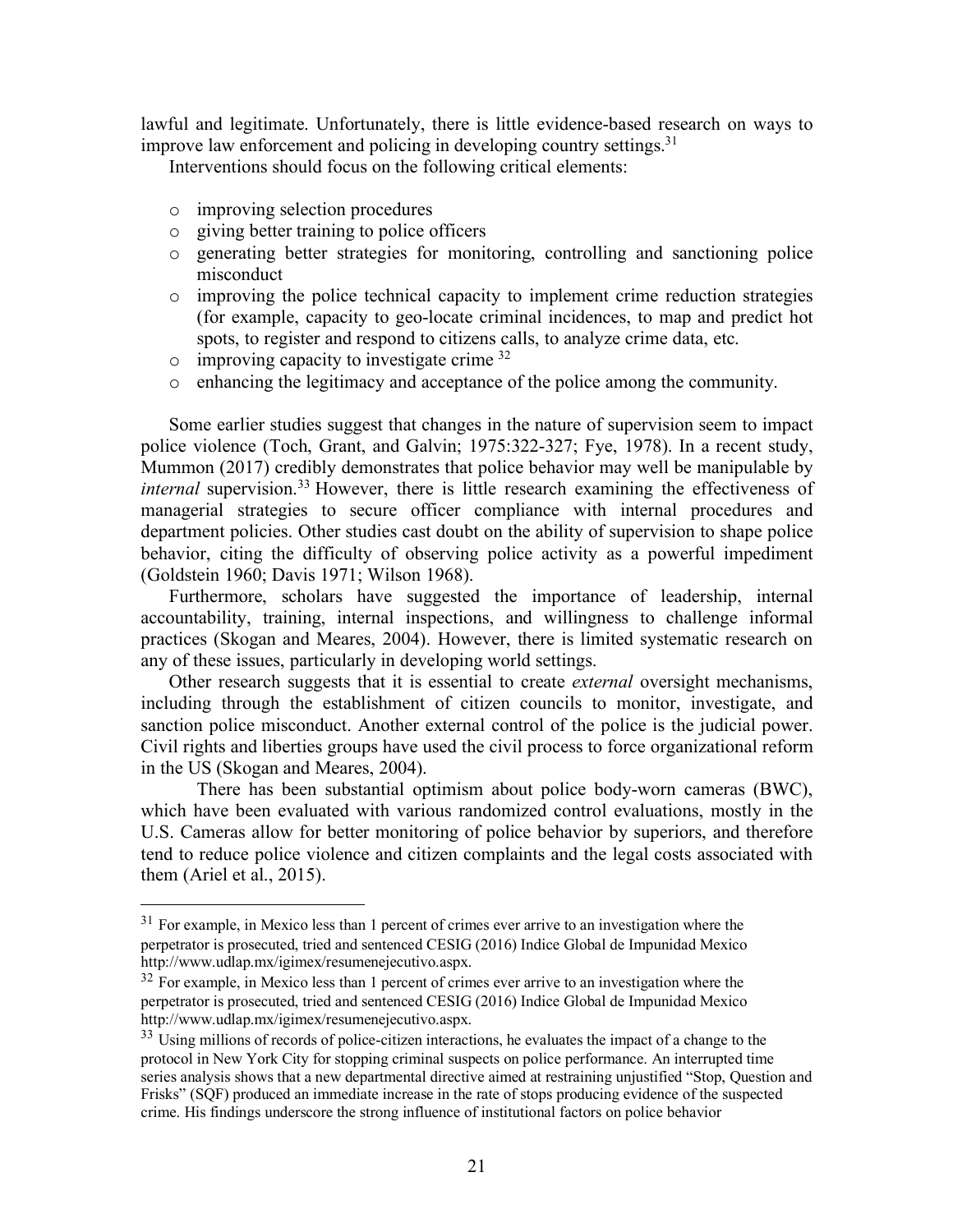Technologies such as BWC seem to provide important advantages, but they assume some basic preexisting conditions that are often missing in developing countries:

- o studies have shown effects, but only provided that the cameras are used as prescribed
- o protocols balancing civil liberties with the concern for police officers safety are still not fully agreed upon in the US, let alone in developing countries where BWC are quickly being adopted
- o effects on the reduction of use of force are more difficult to measure than complaints because many of the studies have small numbers and are hence statistically underpowered
- o very little is known about police officers attitudes and concerns regarding the use of cameras and their effect on their job satisfaction and *esprit de corps*.

Despite the optimism about body-worn-cameras, recent work in developing world settings suggests that their effectiveness might be questionable where superiors have difficulty having officers comply with their commands. In these cases, police offices might simply refuse to turn on cameras, destoy them or use them selectively (Magaloni, et al. 2017).

### 6. Conclusions

Much has been learned about crime prevention in the last decades. The main conclusions we derive is that crime prevention necessitates a combination of risk-focused prevention polices and coercive measures.

In terms of risk-focused prevention policies, interventions should be targeted to families, schools, communities, and at-risk youth. One of the most important empirical generalities is that adult criminals start delinquent behavior during adolescence, intensifying in the middle teen years. Early childhood family interventions can work to prevent criminal behavior later in life.

Schools are probably the most important protective factor for youth. This is because the age when criminal trajectories begin is normally during adolescence, a time in life where school is central in one's life. Schools not only generate knowledge and skills necessary for accessing future job opportunities, but attachment to school, teachers and positive peer influence may provide troubled youth with a link to conventional beliefs and values.

Moreover, cognitive behavioral interventions have proven to be effective at luring troubled youth –even those already in conflict with the law -- away from crime. Drawing from psychological theories of crime that stress lack of self-control, impulsivity and anger as causes of delinquent behavior, cognitive-behavioral interventions aim at increasing self-control and reduce youth propensity to respond to situations without thinking.

Lastly, crime is strongly associated with space and geography. Violent crime tends to be heavily concentrated in marginalized communities, where the state has very limited presence. In these areas, not only are public services, including education, electricity, paved streets, and sanitation, absent or defective, but formal conflict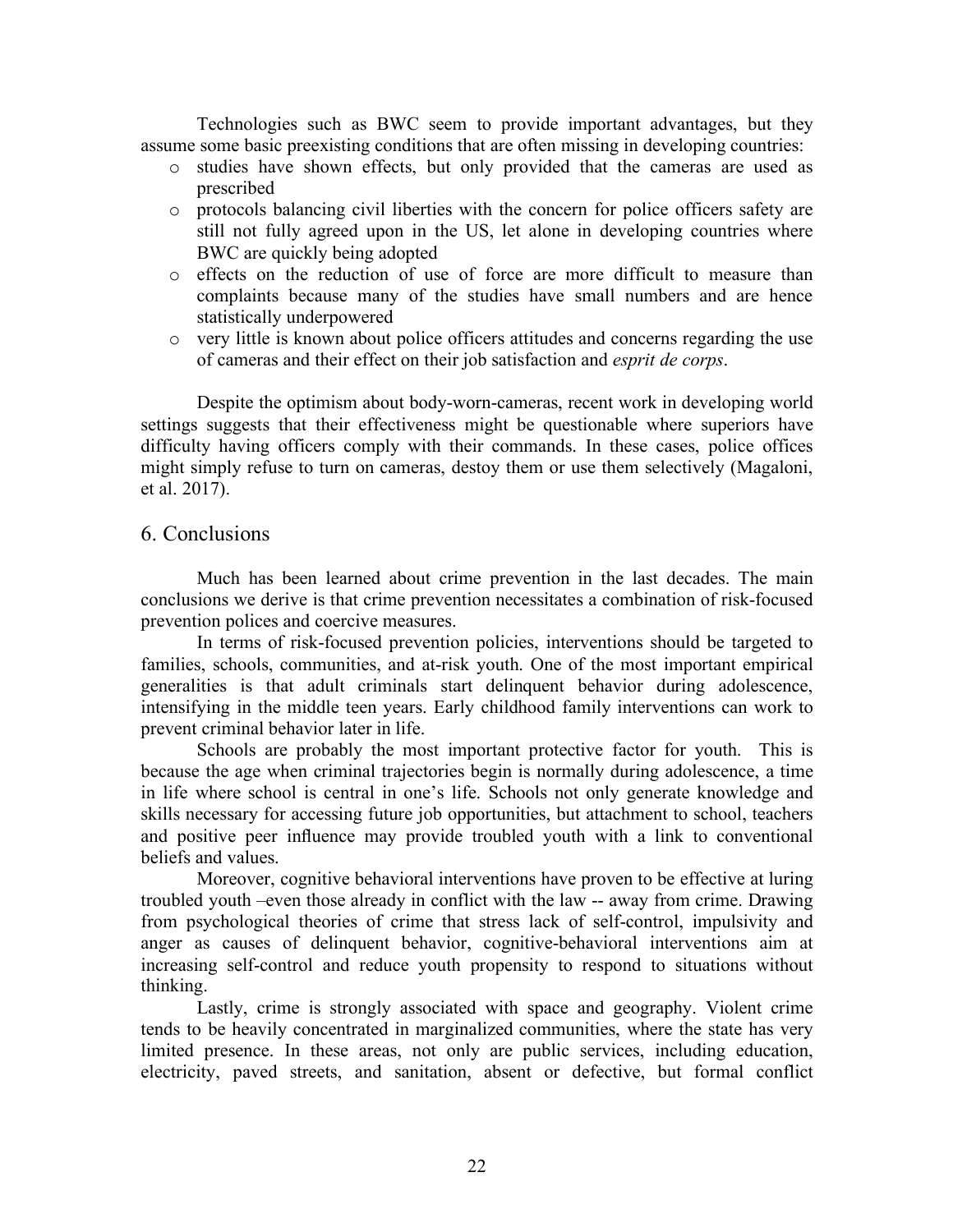resolution mechanisms are inaccessible and there is limited police presence, which means that people are left to solve their conflicts on their own.

The vacuum of the state is often filled by criminal groups, including drug traffickers, gangs, and militias. It is necessary to gain a better understanding of the mechanisms of informal social order prevailing in these settings to design effective strategies for the state to "take back" territorial control. Criminal groups often establish sophisticated "modes of governance," wherein they regulate daily routines, resolve conflicts, and provide a form of local police that in some cases might even work better than the state police at providing social order (Magaloni et al., 2017).

Interventions to gain "territory back" will likely fail if these mostly involve sending poorly trained and monitored police officers, as was the case in Rio de Janeiro's Pacifying Police Units (UPP), where various instances of police misconduct, corruption, and violence worked to undermine the legitimacy of the police among the community.

Moreover, these interventions will also fail if they are not accompanied by other policies. To control crime and social disorder, the state also needs to expand its reach with improved social services, health and better educational and job opportunities, particularly for the youth. As in regular counter-insurgency, "taking back territory" and control of violent crime might crucially hinge on the state's ability to win "hearts and minds" and gain legitimacy among the community.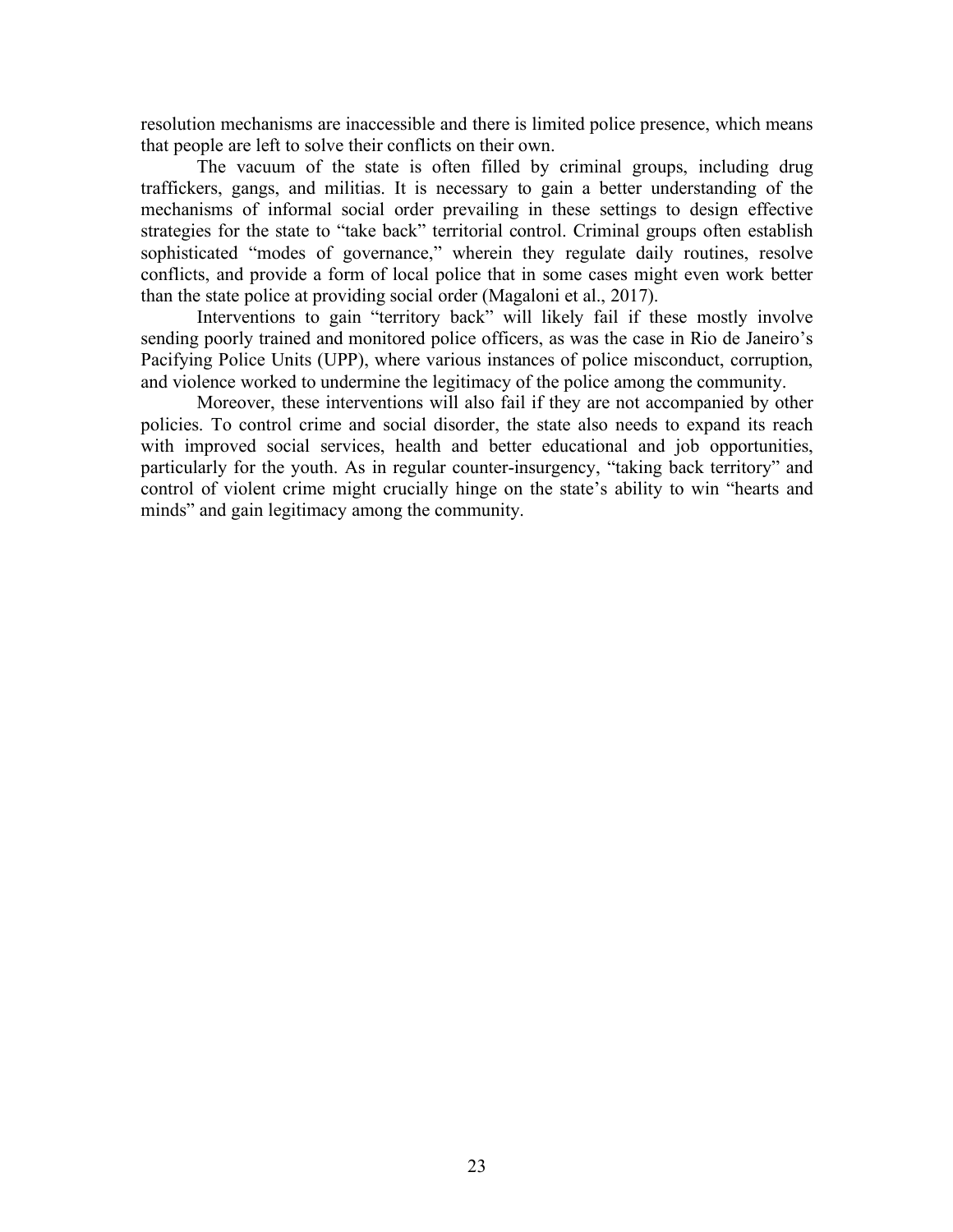### **References**

Abt, Thomas (2016). What works in reducing community violence: A meta-Review and Field Study for the Norther Triangle. USAID.

Akers, Ronald. L. (2002). A social learning theory of crime. *Criminological theories: Bridging the past to the future*, *135*.

Aos, S., Miller, M., and Drake, E. (2006). Evidence-Based Adult Corrections Programs: What Works and What Does Not. Washington State Institute for Public Policy, Olympia, WA. Available at http://www.wsipp.wa.gov/pub.

Arias, Camacho, & Mejía, Daniel. (2013). Consecuencias de la aspersión aérea en la salud: Evidencia desde el caso colombiano. In *ISSDP Conference* (pp. 1-21).

Arlacchi, Pino (1987). Large-scale crime and world illegal markets. In *Albuquerque, NM: UN International Seminar on Policies and Strategies to Combat Organized crime*.

Baird, Adam. (2012). "Negotiating Pathways to Manhood: Rejecting gangs and violence in Medellín's periphery." *Journal of Conflictology* 3, no. 1.

Bandura, Albert, Dorothea Ross, and Sheila A. Ross. (1993)."Imitation of film-mediated aggressive models." *The Journal of Abnormal and Social Psychology* 66, no. 1: 3.

Barnes, J. C., Kevin M. Beaver, and J. Mitchell Miller. 2010. "Estimating the effect of gang membership on nonviolent and violent delinquency: A counterfactual analysis." *Aggressive behavior* 36, no. 6: 437-451.

Becker, Gary. (1968). "Crime and Punishment: An Economic Approach." Journal of Political Economy 76(2): 169–217.

Black, Donald. (1983). "Crime as social control." *American sociological review*: 34-45.

Blattman, Christopher, and Edward Miguel. (2010). "Civil war." *Journal of Economic literature*: 3-57.

Branas, Charles C., Sara Jacoby, and Elena Andreyeva. (2017). "Firearm Violence as a Disease—"Hot People" or "Hot Spots"?." *JAMA internal medicine* 177, no. 3: 333-334.

Bourguignon, François, (2001). 'Crime as a Social Cost of Poverty and Inequality: A Review Focusing on Developing Countries', manuscript, World Bank (http://poverty.worldbank.org/library/view/13480/).

Braga, Anthony. A. (2007). "Policing crime hot spots". In *Preventing Crime* (pp. 179- 192). Springer New York.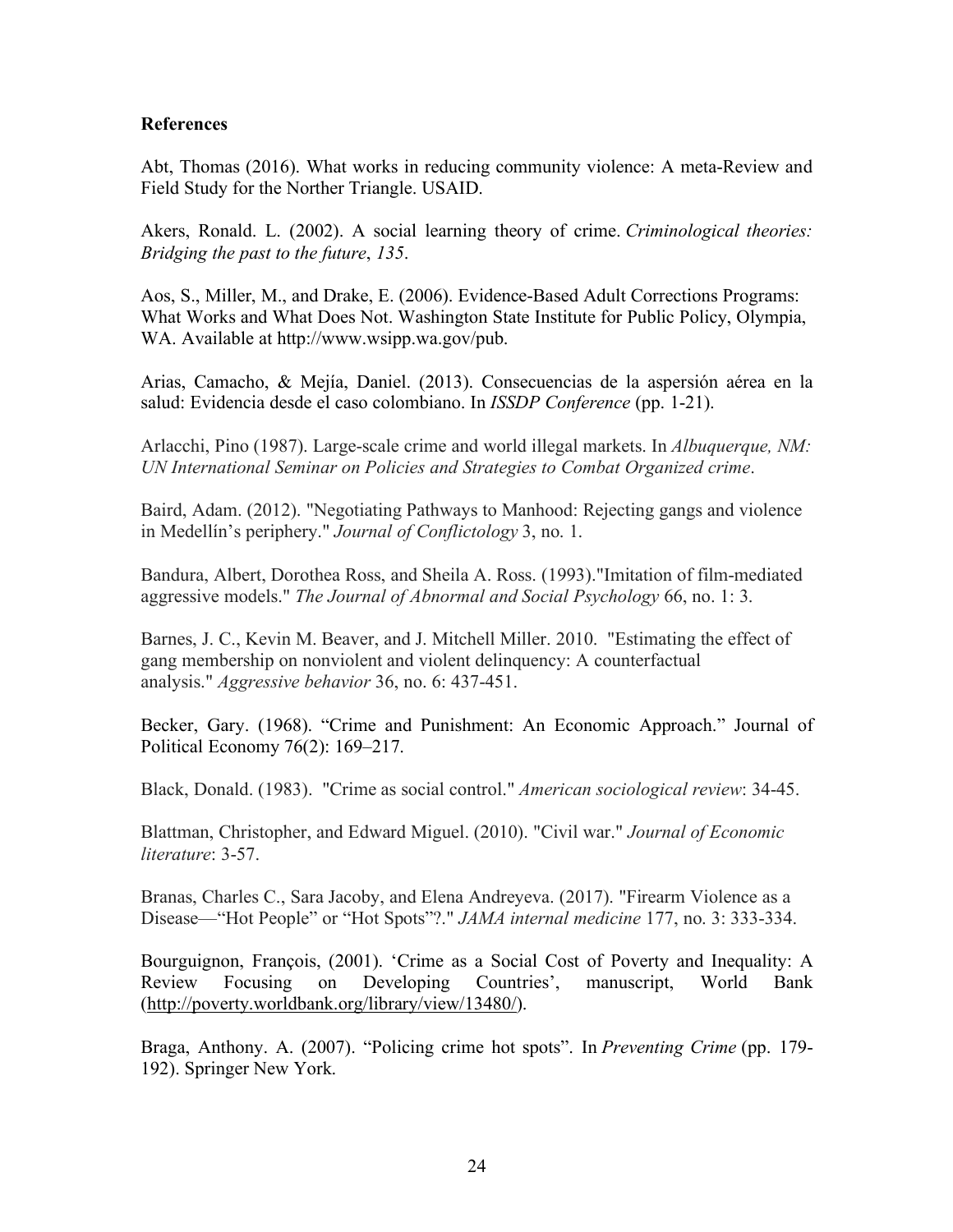Braga, Anthony. A. (2013) "Embedded Criminologists in Police Departments", Police Foundation Ideas in America Policing series.

Braga, Anthony A., David L. Weisburd, Elin J. Waring, Lorraine Green Mazerolle, William Spelman, and Francis Gajewski. (1999). "Problem-oriented policing in violent crime places: A randomized controlled experiment." *Criminology* 37, no. 3: 541-580.

Braga, Anthony A., and David L. Weisburd. 2015. "Focused deterrence and the prevention of violent gun injuries: Practice, theoretical principles, and scientific evidence." *Annual review of public health* 36 (2015): 55-68.

Braga, Anthony A., and David L. Weisburd. 2015. "The Effects of Focused Deterrence Strategies on Crime: A Systematic Review and Meta-Analysis of the Empirical Evidence" *Journal of Research in Crime and Delinquency* 49(3) 323-358.

Braga, Anthony A., David M. Kennedy, Elin J. Waring, and Anne Morrison Piehl. (2001). "Problem-oriented policing, deterrence, and youth violence: An evaluation of Boston's Operation Ceasefire." *Journal of research in crime and delinquency* 38, no. 3 (2001): 195-225.

Brush, J. (2007). Does income inequality lead to more crime? A comparison of crosssectional and time-series analyses of United States counties. *Economics letters*, *96*(2), 264-268.

Burgess, Robert L., and Ronald L. Akers. (1966). "A differential associationreinforcement theory of criminal behavior." *Social problems* 14, no. 2 (1966): 128-147.

Calderón, Gabriela, Gustavo Robles, Alberto Díaz-Cayeros, and Beatriz Magaloni. (2015). "The beheading of criminal organizations and the dynamics of violence in Mexico." *Journal of Conflict Resolution* 59, no. 8: 1455-1485.

Carvalho, Leandro S., and Rodrigo R. Soares. 2916. "Living on the edge: Youth entry, career and exit in drug-selling gangs." *Journal of Economic Behavior & Organization* 121: 77-98.

Caspi, Avshalom, Joseph McClay, Terrie E. Moffitt, Jonathan Mill, Judy Martin, Ian W. Craig, Alan Taylor, and Richie Poulton. (2002). "Role of genotype in the cycle of violence in maltreated children." *Science* 297, no. 5582: 851-854.

Cartwright, W.S. (2000). The economics of public health: Financing drug abuse treatment services. Health Policy, 66, 247-260.

Cerdá, Magdalena, Jeffrey D. Morenoff, Ben B. Hansen, Kimberly J. Tessari Hicks, Luis F. Duque, Alexandra Restrepo, and Ana V. Diez-Roux. 2012. "Reducing violence by transforming neighborhoods: a natural experiment in Medellín, Colombia." *American journal of epidemiology* 175, no. 10: 1045-1053.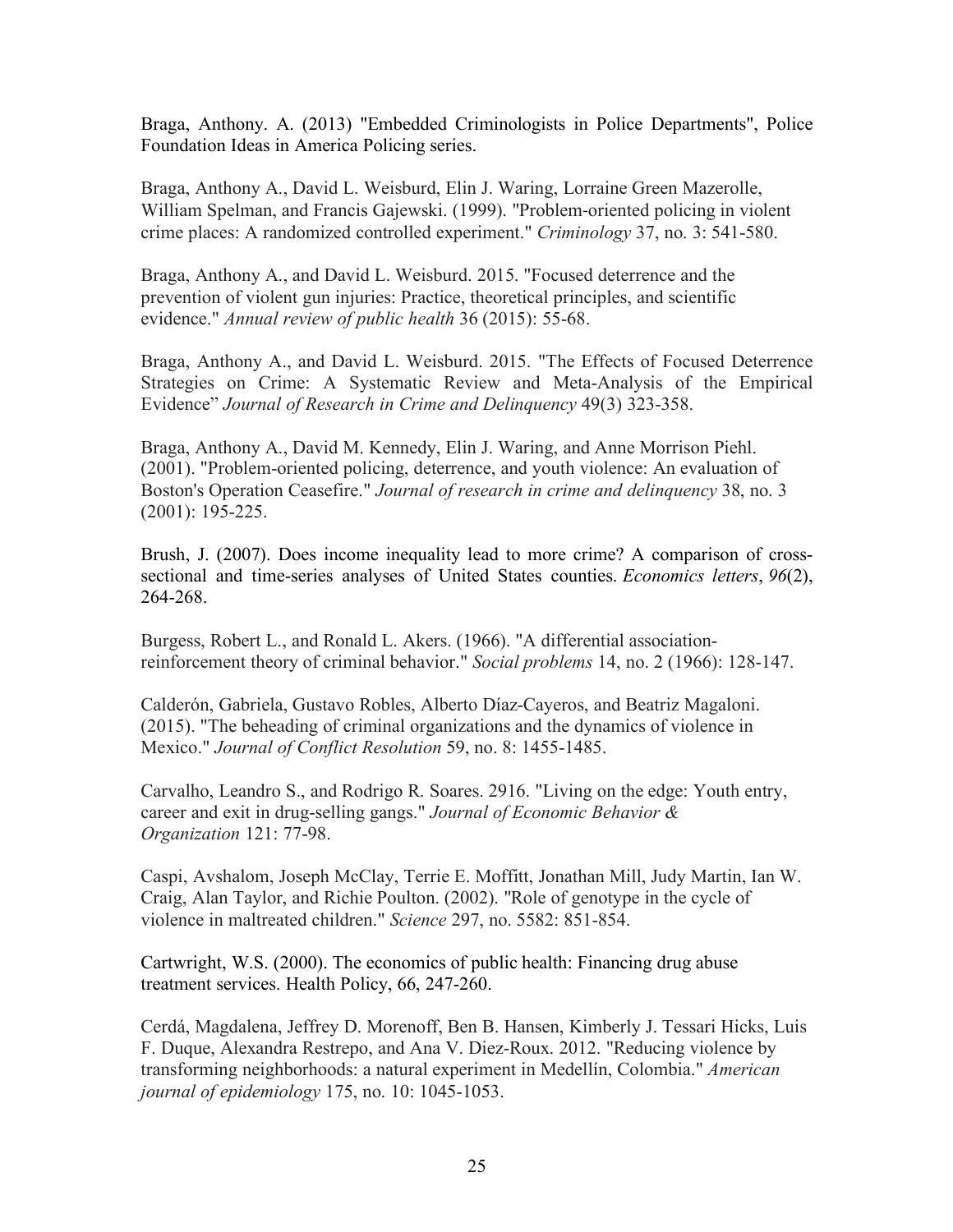Chaux, Enrique, Juliana Arboleda, and Claudia Rincón. (2012). "Community violence and reactive and proactive aggression: The mediating role of cognitive and emotional variables." *Revista Colombiana de Psicología* 21, no. 2: 233-251.

Csete, Joanne, Adeeba Kamarulzaman, Michel Kazatchkine, Frederick Altice, Marek Balicki, Julia Buxton, Javier Cepeda et al. 2016. "Public Health and International Drug Policy: Report of the Johns Hopkins–Lancet Commission on Drug Policy and Health." *Lancet (London, England)* 387, no. 10026: 1427.

Cohen, Lawrence E., and Marcus Felson. (1979). "Social change and crime rate trends: A routine activity approach." *American sociological review*: 588-608.

Collier, Paul. (2000). *Economic causes of civil conflict and their implications for policy* (pp. 839-53). Washington, DC: World Bank.

Collier, Paul. (2001). Rebellion as a Quasi-Criminal Activity, Journal of Conflict Resolution 44: 839-853.

Collier, Paul., & Hoeffler, Anke. (1998). On economic causes of civil war. *Oxford economic papers*, *50*(4), 563-573.

Collier, Paul., & Hoeffler, Anke. (2000). Greed and grievance: Economic agendas in civil wars. *Lynne Rienner, chapter Doing Well Out of War: An Economic Perspective*, 91.

Cook, Philip J., and Jens Ludwig. (2006). "The social costs of gun ownership." *Journal of Public Economics* 90, no. 1 (2006): 379-391.

Decker, Scott H., and Barrik Van Winkle. 1096. *Life in the gang: Family, friends, and violence*. Cambridge University Press, 1996.

Donohue III, John J., and Steven D. Levitt. (2001). "The impact of legalized abortion on crime." *The Quarterly Journal of Economics*116, no. 2 (2001): 379-420.

Durlauf, Steven N., and Daniel S. Nagin. (2011). "Overview of "Imprisonment and crime: Can both be reduced?"." *Criminology & Public Policy* 10, no. 1 (2011): 9-12.

Evelo, David. 1996. "Keeping Kids in School: Using Check & Connect for Dropout Prevention."

Eck, John E., & David L. Weisburd. 1995. Crime places in crime theory. *Crime and place, crime prevention studies*, *4*(1), 1-33.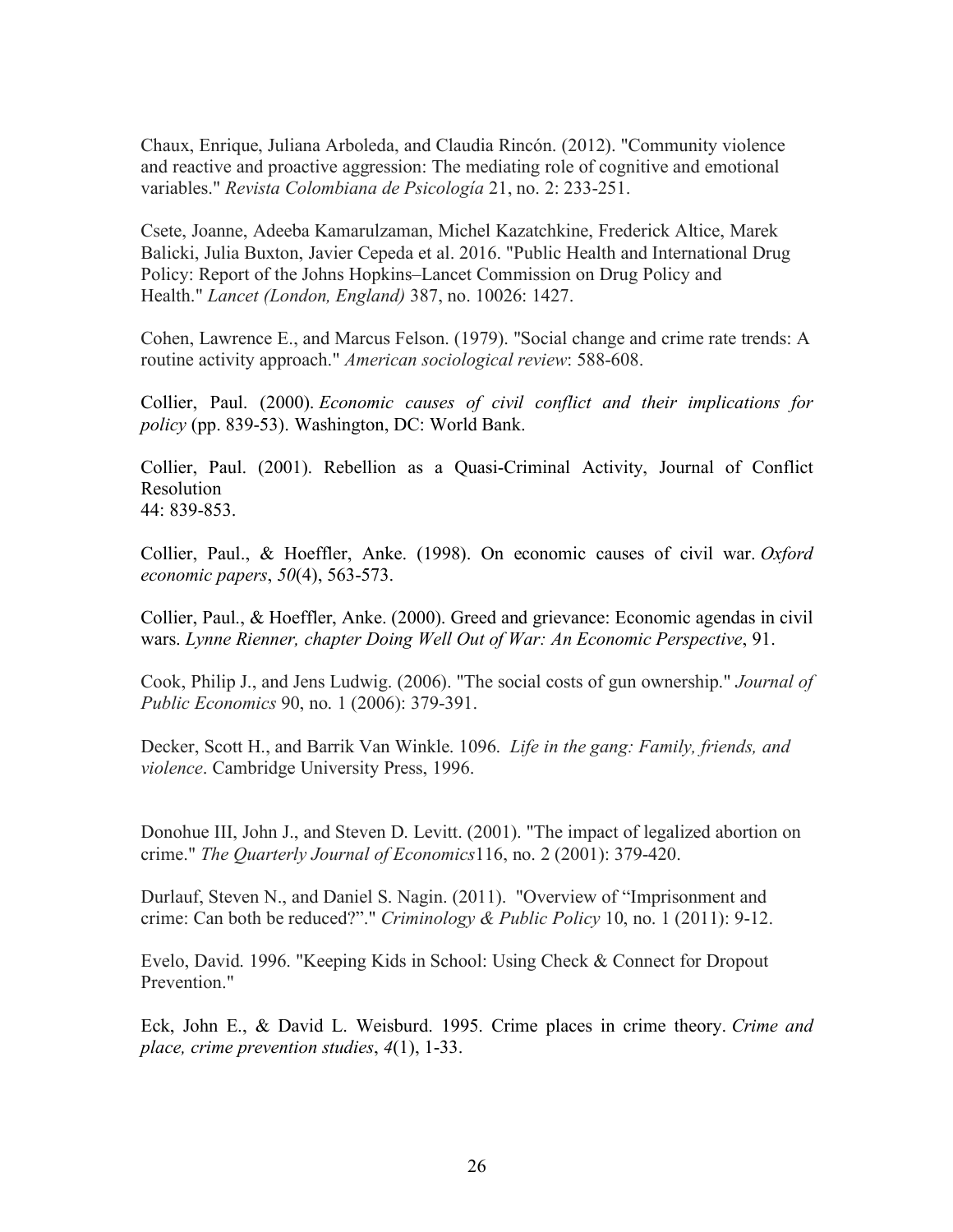Fagan, J., Geller, A., Davies, G., & West, V. (2010). Street stops and broken windows revisited: Race and order maintenance policing in a safe and changing city. *Exploring race, ethnicity and policing: Essential readings*.

Fajnzylber, Pablo, Daniel Lederman, and Norman Loayza. (2002). "What causes violent crime?." *European Economic Review* 46, no. 7 (2002): 1323-1357.

Fajnzylber, Pablo, Daniel Lederman, and Norman Loayza.(2002). "Inequality and violent crime." *The journal of Law and Economics*45, no. 1: 1-39.

Fajnzylber, Pablo, Daniel Lederman, and Norman Loayza. (2002b). "Inequality and violent crime." *The journal of Law and Economics*45, no. 1: 1-39.

Farrington, David.P. (2002). Families and crime. In J.Q. Wilson & J. Petersilia (Eds*.), Crime: Public Policies for crime control* (2<sup>nd</sup> ed., pp.129-148). Oakland, CA: Institute for Contemporary

Farrington, David P. (2000). "Explaining and preventing crime: The globalization of knowledge—The American Society of Criminology 1999 presidential address." *Criminology* 38, no. 1 (2000): 1-24.

Farrington, David. P., & Welsh, Brandon. C. (2005). Randomized experiments in criminology: What have we learned in the last two decades?. *Journal of Experimental Criminology*, *1*(1), 9-38.

Fearon, James. D., & Laitin, David. D. (2003). Ethnicity, insurgency, and civil war.*American political science review*, *97*(01), 75-90.

Fearon, James., & Hoeffler, Anke. (2014). Benefits and Costs of the Conflict and Violence Targets for the Post-2015 Development Agenda. *Conflict and violence assessment paper, Copenhagen Consensus Center*.

Fiorentini, Gianluca., & Peltzman, Sam. (1997). *The economics of organised crime*. Cambridge University Press.

Gaes, G.G., Flanagan, T.J., Motiuk, L.L. and Stewart, L. (1999). Adult correctional treatment. In M. Tonry and J. Petersilia (eds.), Prisons. University of Chicago Press, Chicago, IL.

Gallagher, C.A., Wilson, D.B., Hirschfield, P., Coggeshall, M.B., and MacKenzie, D.L. (1999). A quantitative review of the effects of sex offender treatment on sexual reoffending. Corrections Management Quarterly, 3, 19–29.

García, Juan Felipe, Daniel Mejia, and Daniel Ortega. 2013. "Police reform, training and crime: experimental evidence from Colombia's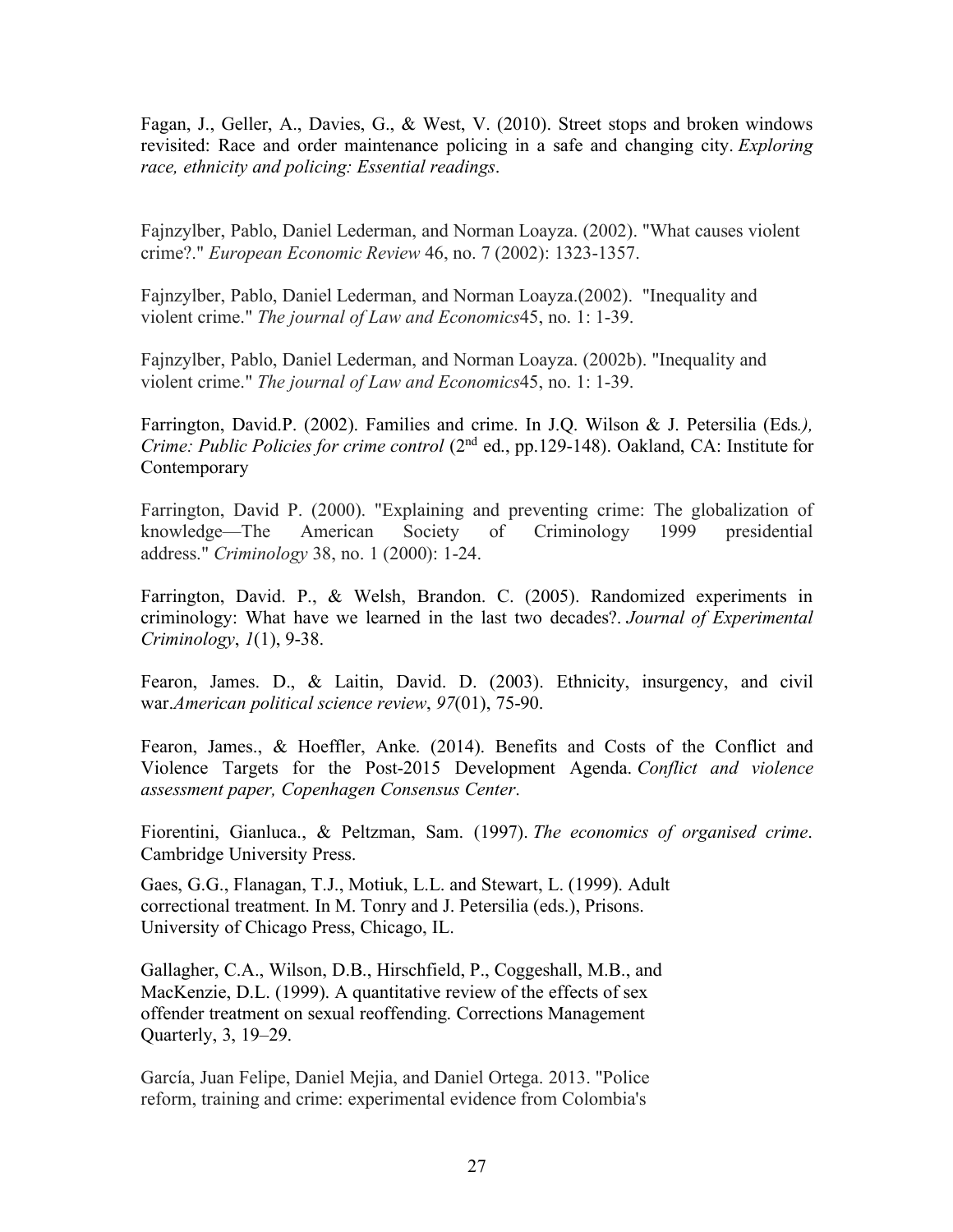plan cuadrantes." (2013).

Gertler, Paul, James Heckman, Rodrigo Pinto, Arianna Zanolini, Christel Vermeersch, Susan Walker, Susan M. Chang, and Sally Grantham-McGregor. 2014. "Labor market returns to an early childhood stimulation intervention in Jamaica." *Science* 344, no. 6187: 998-1001.

Glenn, A. L., Iyer, R., Graham, J., Koleva, S., & Haidt, J. (2009). Are all types of morality compromised in psychopathy?. *Journal of personality disorders*, *23*(4), 384- 398.

Goldstein, Herman. 1990. *Problem Oriented Policing McGraw Hill: New York*

Green, Ben, Thibaut Horel, and Andrew V. Papachristos. (2017). "Modeling contagion through social networks to explain and predict gunshot violence in Chicago, 2006 to 2014." *JAMA internal medicine* 177, no. 3 (2017): 326-333.

Greenwood, Peter W., Karyn Model, C. Peter Rydell, and James Chiesa. (1998). *Diverting children from a life of crime: Measuring costs and benefits*. Rand Corporation.

Grillo, Ioan. (2012). *El Narco: inside Mexico's criminal insurgency*. Bloomsbury Publishing USA.

Guerrero-Gutiérrez, Eduardo. (2011). Security, Drugs, and Violence in Mexico: A Survey. In *7th North American Forum, Washington DC*.

Harcourt, Benard. E., & Ludwig, Jens. (2006). Broken windows: New evidence from New York City and a five-city social experiment. *The University of Chicago Law Review*, 271-320.

Hartung, Gabriel C. (2006). "Fatores Demográficos como Determinantes da Criminalidade." Unpublished manuscript, EPGE-FGV.

Harwood, H.J., Malhotra, D., Villarivera, C., Liu, C., Chong, U., and Gilani, J. (2002). Cost effectiveness and cost benefit analysis of substance abuse treatment: A literature review. Substance Abuse and Mental Health Services Administration, Center for Substance Abuse Treatment, U.S. Department of Health and Human Services, Rockville, MD.

Hawkins, J. David, Rick Kosterman, Richard F. Catalano, Karl G. Hill, and Robert D. Abbott. 2005. "Promoting positive adult functioning through social development intervention in childhood: Long-term effects from the Seattle Social Development Project." *Archives of Pediatrics & Adolescent Medicine*159, no. 1: 25-31.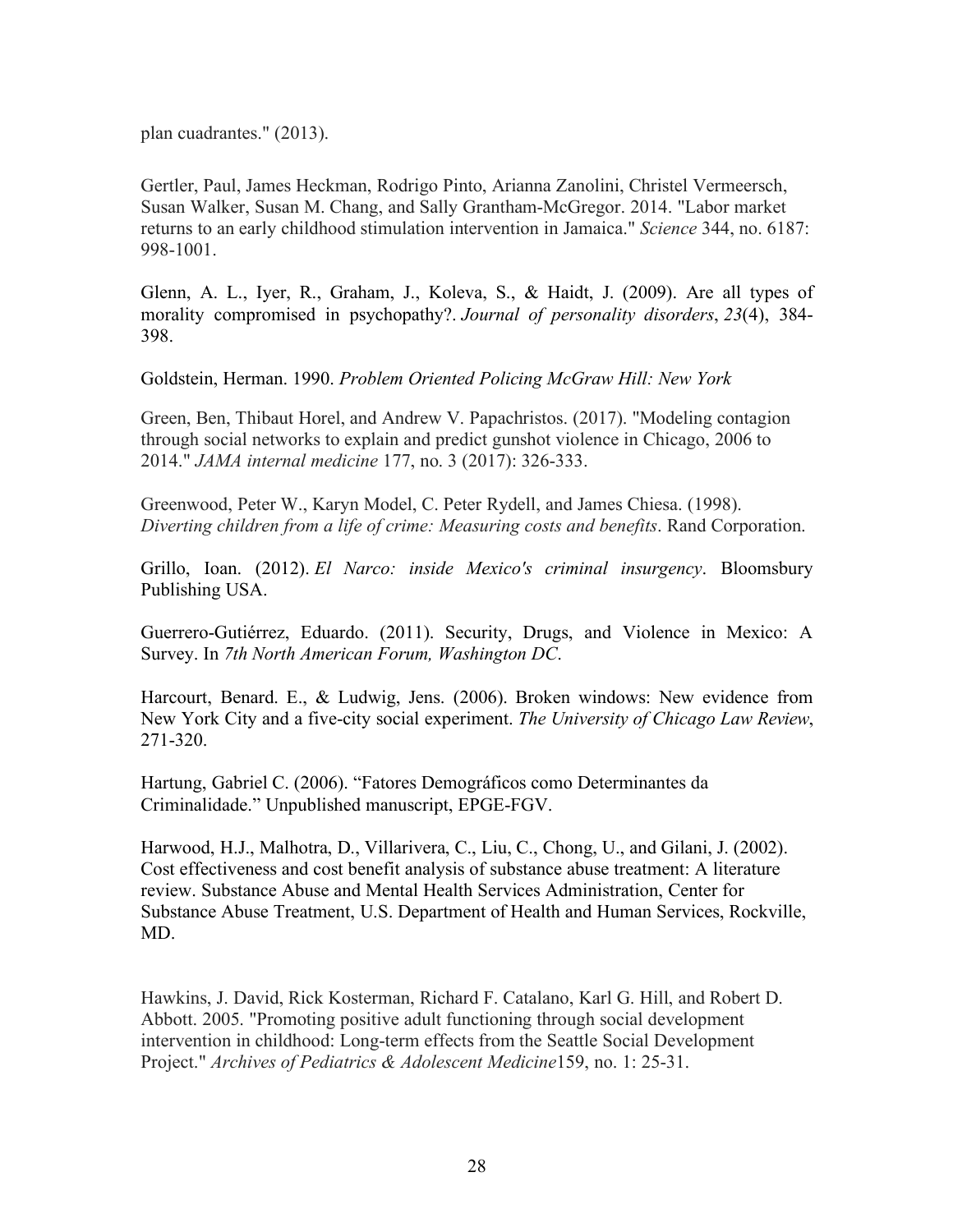Heller, Sara B., Anuj K. Shah, Jonathan Guryan, Jens Ludwig, Sendhil Mullainathan, and Harold A. Pollack. (2017). "Thinking, fast and slow? Some field experiments to reduce crime and dropout in Chicago." *The Quarterly Journal of Economics* 132, no. 1 (2017): 1-54.

Heller, Sara, Harold A. Pollack, Roseanna Ander, and Jens Ludwig. (2013). *Preventing youth violence and dropout: A randomized field experiment*. No. w19014. National Bureau of Economic Research, 2013.

Homel, R. (2005). Developmental crime prevention. *Handbook of crime prevention and community safety*, 71-106.

Hsieh, Ching-Chi, and Meredith D. Pugh. (1993) "Poverty, income inequality, and violent crime: a meta-analysis of recent aggregate data studies." *Criminal justice review* 18, no. 2 (1993): 182-202.

Howell, James C., and Arlen Egley Jr. 2005. "Gangs in small towns and rural counties." *NYGC Bulletin* 1.

Jacobs, Bruce A., 2000. Volkan Topalli, and Richard Wright. "Managing retaliation: Drug robbery and informal sanction threats." *Criminology* 38, no. 1: 171-198.

Katz, Lawrence F., Jeffrey R. Kling, and Jeffrey B. Liebman. (2001). "Moving to opportunity in Boston: Early results of a randomized mobility experiment." *The Quarterly Journal of Economics* 116, no. 2: 607-654.

Kelly, M. (2000). Inequality and crime. *Review of economics and Statistics*,*82*(4), 530- 539.

Kennedy, David. M. (2008). Deterrence and Crime Prevention: Reconsidering the Prospect of Sanction. Routledge: London.

Kennedy, David. M (2006) "Old Wine in New Bottles: Policing and the Lessons of Pulling Levers." Eds. David Weisburd and Anthony A. Braga. Police Innovation: Contrasting Perspectives. Cambridge: Cambridge University Press.

Kennedy, David. M., Piehl, A. M., & Braga, A. A. (1996). Youth violence in Boston: Gun markets, serious youth offenders, and a use-reduction strategy. *Law and Contemporary Problems*, 147-196.

Kennedy, David. M (1997). "Pulling Levers: Chronic Offenders, High-Crime Settings, and a Theory of Prevention." Valparaiso University Law Review 31(2) (Spring).

Kling, Jeffrey R., Jeffrey B. Liebman, and Lawrence F. Katz. (2007). "Experimental analysis of neighborhood effects." *Econometrica* 75, no. 1: 83-119.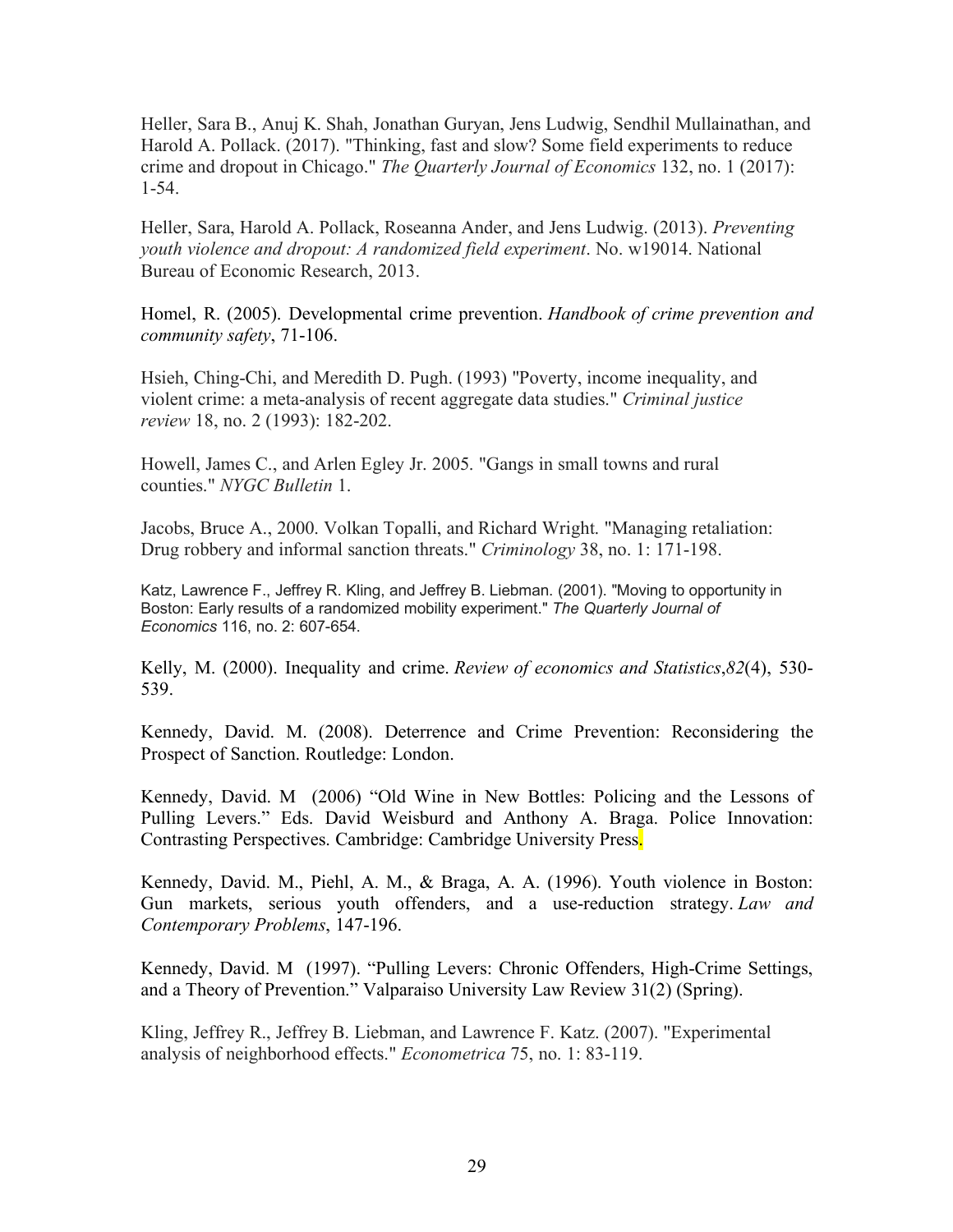Krahn, Harvey, Timothy F. Hartnagel, and John W. Gartrell. (1986). "Income inequality and homicide rates: Cross-national data and criminological theories." *Criminology* 24, no. 2 (1986): 269-294

Landenberger, Nana A., and Mark W. Lipsey.2005. "The positive effects of cognitive– behavioral programs for offenders: A meta-analysis of factors associated with effective treatment." *Journal of experimental criminology* 1, no. 4: 451-476.

Lessing, Benjamin. (2015). "Logics of violence in criminal war." (*Journal of Conflict Resolution* 59, no. 8: 1486-1516.

Levitt, Steven D. "Understanding why crime fell in the 1990s: Four factors that explain the decline and six that do not." 2004. *The Journal of Economic Perspectives* 18, no. 1: 163-190.

Levitt, Steven. D. (1997). Using electoral cycles in police hiring to estimate the effect of police on crime. *The American Economic Review*, 270-290.

Liu, Jianghong, Adrian Raine, Peter H. Venables, and Sarnoff A. Mednick.(2004). "Malnutrition at age 3 years and externalizing behavior problems at ages 8, 11, and 17 years." *American Journal of Psychiatry* 161, no. 11: 2005-2013.

Loeber, Rolf, and Magda Stouthamer-Loeber. 1998. "Development of juvenile aggression and violence: Some common misconceptions and controversies." *American Psychologist* 53, no. 2: 242.

Lochner, L., and Moretti, E. (2004). The effect of education on crime: evidence from prison inmates, arrests, and self-reports. *American Economic Review* 94, 155–89.

Magaloni, Beatriz, Edgar Franco and Vanessa Melo. 2017. "Killing in the Slums: The problem of Social Order and Policing in Rio de Janeiro".

Magaloni, Beatriz, Vanessa Melo and Gustavo Robles (2015) "Paying the Police to Notto-Kill: The Case of Rio de Janeiro's Pay-for-performance reward system"

Magaloni, Beatriz and Ignacio, Cano 2017. "Police Violence in Rio de Janeiro: the use of survey evidence"

Mejía, Daniel, Daniel Ortega, and Karen Ortiz. 2015. "Un análisis de la criminalidad urbana en Colombia." *Consultado en www. caf. com* (2015).

McCollister, K.E., French, M.T., Prendergast, M., Wexler, H., Sacks, S., and Hall. E. (2003). Is in-prison treatment enough? A cost-effectiveness analysis of prison-based treatment and aftercare services for substance abusing offenders. Law and Policy, 25, 62- 83.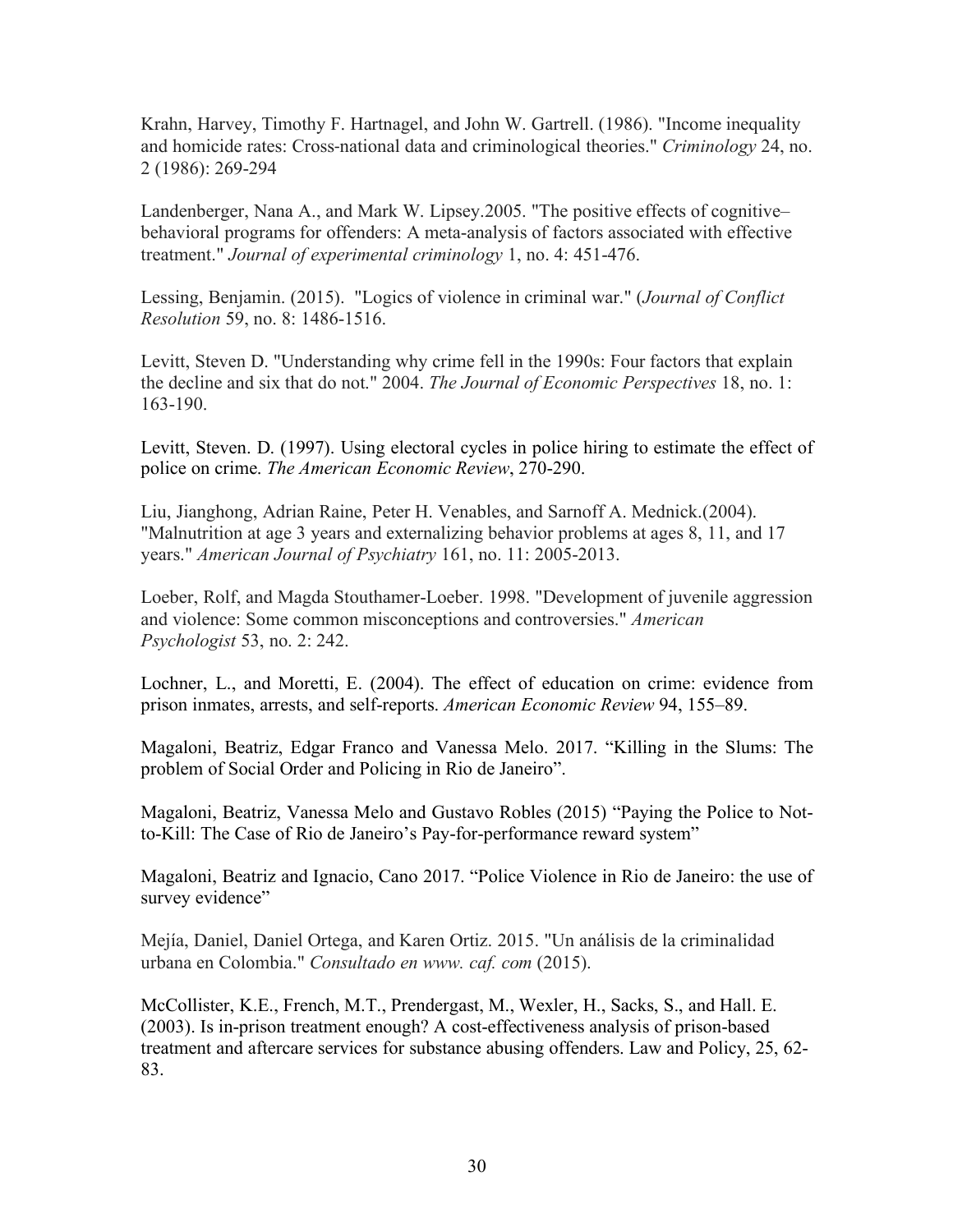Mejia, Daniel., and Restrepo, Pascual (2013). "The Economics of the War on Illegal Drug Production and Trafficking." Documento CEDE No. 54.

Castillo, Juan Camilo, Daniel Mejia, and Pascual Restrepo. 2013. "Illegal drug markets and violence in Mexico: The causes beyond Calderón." *Universidad de los Andes typescript*.

Moffitt, Terrie E. (1990). "Juvenile delinquency and attention deficit disorder: Boys' developmental trajectories from age 3 to 15". *Child Development*, 61, 893-910.

Moffitt, Terrie E. (1997). "Adolescence-Limited and Life-Course-Persistent Offending: A Complementary Pair of Developmental Theories". In T.P. Thornberry (Ed.), *Developmental Theories of Crime and Delinquency: Advances in Criminological Theory*. (Vol. 7, pp. 11-54). New Jersey: Transaction Publishers.

Moestue, Helen, Leif Moestue, and Robert Muggah. (2013). "Youth violence prevention in Latin America and the Caribbean: a scoping review of the evidence." *Norwegian Peacebuilding Resource Centre (NOREF)*.

Murray, Joseph, David P. Farrington, and Manuel P. Eisner. 2009. "Drawing conclusions about causes from systematic reviews of risk factors: The Cambridge Quality Checklists." *Journal of Experimental Criminology* 5, no. 1: 1-23.

Nagin, Daniel and Greg Pogarsky. 2001. "Integrating Celerity, Impulsivity, and Extralegal Sanction Threats into a Model of General Deterrence: Theory and Evidence," Criminology, 39(4).

Neumayer, Eric. (2005). "Inequality and violent crime: Evidence from data on robbery and violent theft." *Journal of peace research* 42, no. 1: 101-112.

Papachristos, Andrew V., 2011. "The coming of a networked criminology". *Advances in criminological theory*, *17*, pp.101-140.

Perry, Bruce D., Ronnie A. Pollard, Toi L. Blakley, William L. Baker, and Domenico Vigilante. (1995). "Childhood trauma, the neurobiology of adaptation, and? use? dependent? development of the brain: How? states? become? traits?." *Infant mental health journal* 16, no. 4: 271-291.

Piquero, Alex. R., Jennings, Wesley .G., Diamond, Brie. et al. 2016. Journal of Experimental Criminology (2016) 12: 229.

Pinker, Steven. 2012. *The better angels of our nature: Why violence has declined*. Penguin Books.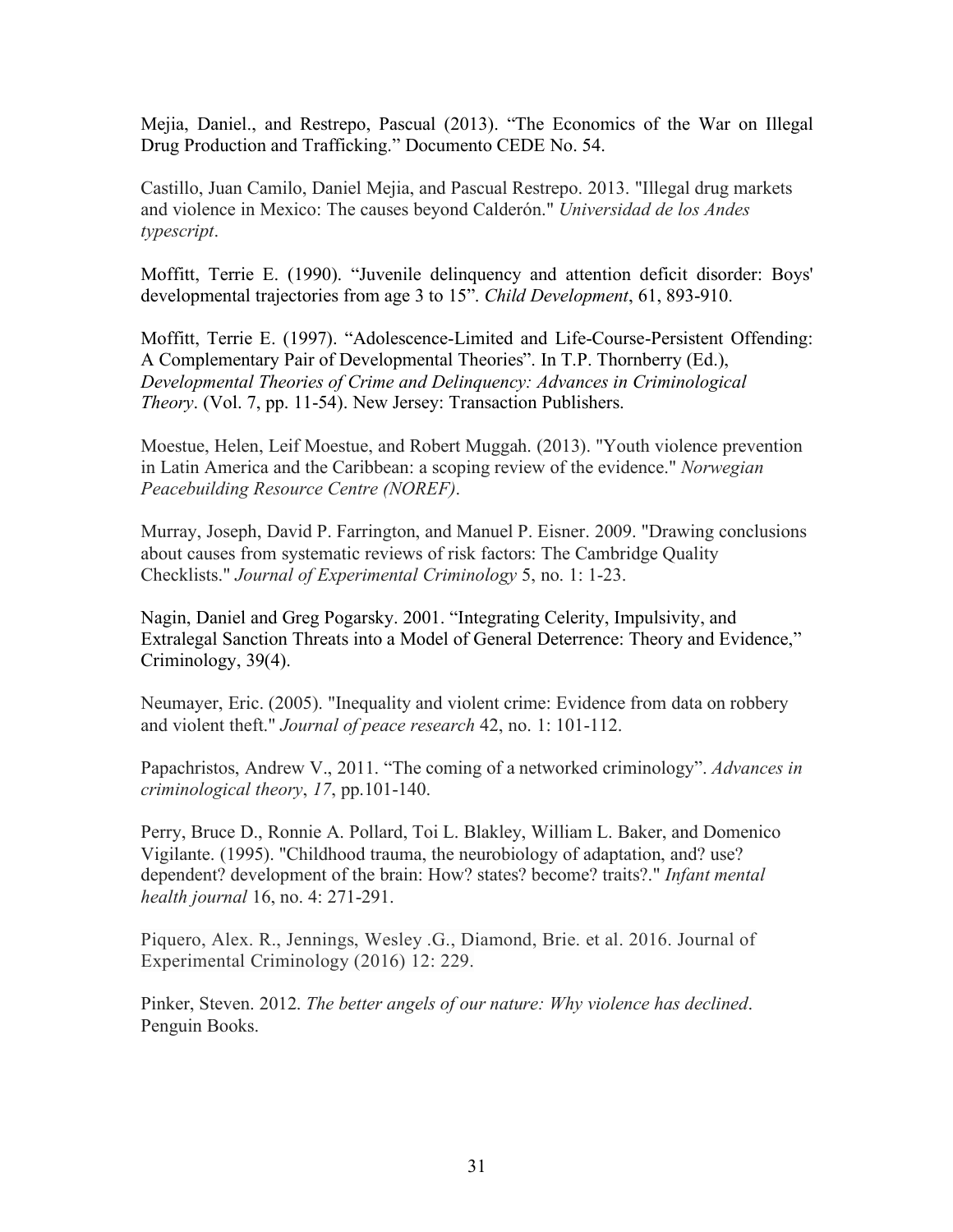Pridemore, William Alex. (2011). "Poverty matters: A reassessment of the inequality– homicide relationship in cross-national studies." *The British Journal of Criminology* 51, no. 5 (2011): 739-772.

Przybylski, Roger. (2008) What works: Effective Recidivism Reduction and Risk-Focused Prevention Programs A Compendium of Evidence-Based Options for Preventing New and Persistent Criminal Behavior Prepared for the Colorado Division of Criminal **Justice** 

Raphael, Steven, and Rudolf Winter-Ebmer. (2001). "Identifying the effect of unemployment on crime." *The Journal of Law and Economics* 44, no. 1: 259-283.

Quah, Danny, John Collins, Laura Atuesta Becerra, Jonathan Caulkins, Joanne Csete, Ernest Drucker, Vanda Felbab-Brown et al. (2014). "Ending the drug wars: report of the LSE Expert Group on the economics of drug policy."

Rosenfeld, Richard., 2000. Patterns in adult homicide: 1980-1995. *The crime drop in America*, pp.130-63.

Rosenfeld, Richard. "Patterns in adult homicide: 1980-1995." *The crime drop in America* (2000): 130-63.

Rosenfeld, Richard, Robert Fornango, and Andres F. Rengifo. (2007). "The impact of order-maintenance policing on new york city homicide and robbery rates: 1988- 2001." *Criminology* 45, no. 2 (2007): 355-384.

Rozo, S. V. 2014. "On the Unintended Consequences of Anti-Drug Programs in Producing Countries." Association for Public Policy Analysis and Management. http://www.appam.org/assets/1/7/On\_the\_Unintended\_Effects\_of\_Spraying.pdf

Sampson, Robert J. (1986). "Crime in cities: The effects of formal and informal social control." *Crime and justice* 8 (1986): 271-311.

Shaw, Clifford Robe, and Henry Donald McKay. (1942) "Juvenile delinquency and urban areas." (1942).

Sherman, Lawrence W., Patrick R. Gartin, and Michael E. Buerger. (1989). "Hot spots of predatory crime: Routine activities and the criminology of place." *Criminology* 27, no. 1 (1989): 27-56.

Sherman, Lawrence W., and David Weisburd. (1995). "General deterrent effects of police patrol in crime "hot spots": A randomized, controlled trial." *Justice quarterly* 12, no. 4 (1995): 625-648.

Skogan, Wesley G., and Tracey L. Meares. (2004). "Lawful policing." *The Annals of the American Academy of Political and Social Science*593, no. 1 (2004): 66-83.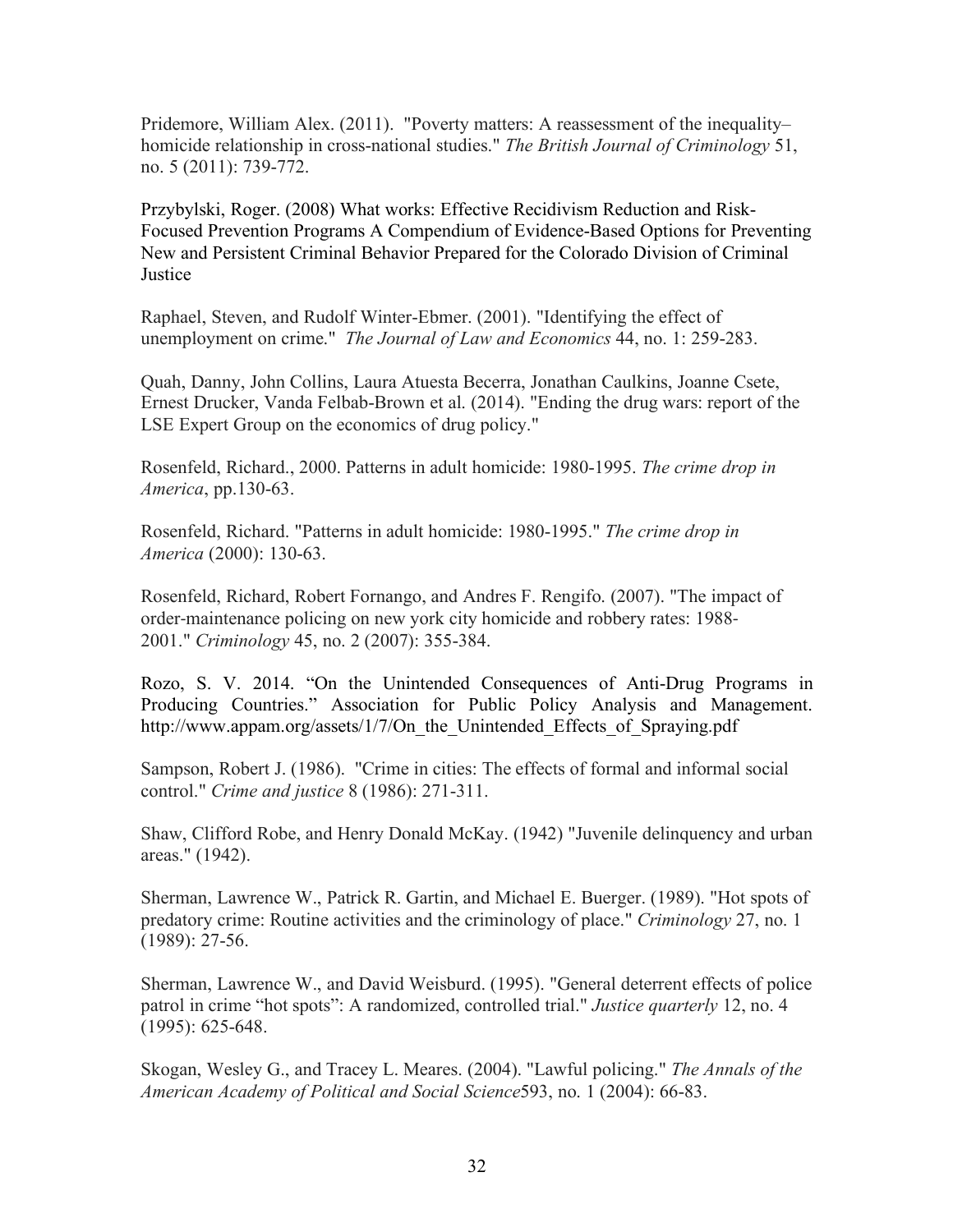Spelman, William, and John E. Eck. 1989. *Sitting ducks, ravenous wolves and helping hands: new approaches to urban policing*. Lyndon B. Johnson School of Public Affairs, University of Texas at Austin.

Soares, Rodrigo. R. (2004). Crime Reporting as a Measure of Institutional Development\*. *Economic Development and cultural change*, *52*(4), 851-871.

Stigler, George. (1970). The Optimum Enforcement of Laws. *Journal of Political Economy*, *78*(526), 36.

Streissguth, Ann P., Fred L. Bookstein, Helen M. Barr, Paul D. Sampson, Kieran O'malley, and Julia Kogan Young. (2004). "Risk factors for adverse life outcomes in fetal alcohol syndrome and fetal alcohol effects." *Journal of Developmental & Behavioral Pediatrics*25, no. 4 (2004): 228-238.

Sutherland, Edmin H. . (1947). Principles of Criminology, 4<sup>th</sup> ed. Philadelphia: Lippincott

Taheri, Sema A., and Brandon C. Welsh. (2016). "After-school programs for delinquency prevention: A systematic review and meta-analysis." *Youth violence and juvenile justice* 14, no 3: 272-290.

Thurlow, Martha. 1995. "Staying in School: Strategies for Middle School Students with Learning & Emotional Disabilities. ABC Dropout Prevention and Intervention Series."

Tolan, Patrick H., Deborah Gorman-Smith, and David B. Henry. 2003. "The developmental ecology of urban males' youth violence." *Developmental psychology* 39, no. 2: 274.

Walker, Susan P., Susan M. Chang, Marcos Vera-Hernández, and Sally Grantham-McGregor. (2011). "Early childhood stimulation benefits adult competence and reduces violent behavior." *Pediatrics*: peds-2010.

Weisburd, David, and John E. Eck. (2004). "What can police do to reduce crime, disorder, and fear?." *The Annals of the American Academy of Political and Social Science* 593, no. 1: 42-65.

Weisburd, David, Jerome McElroy; Patricia Hardyman, (1988). *Challenges to Supervision in Community Policing: Observations on a Pilot Project*, 7 Am. J. Police 29, 50 (1988)

Weisburd, David and L. Green (1995). "Policing Drug Hot Spots: The Jersey City DMA Experiment." Justice Quarterly 12(3): 711-736.

Weitzer, Ronald, and Steven A. Tuch. 2006. *Race and policing in America: Conflict and reform*. Cambridge University Press, 2006.